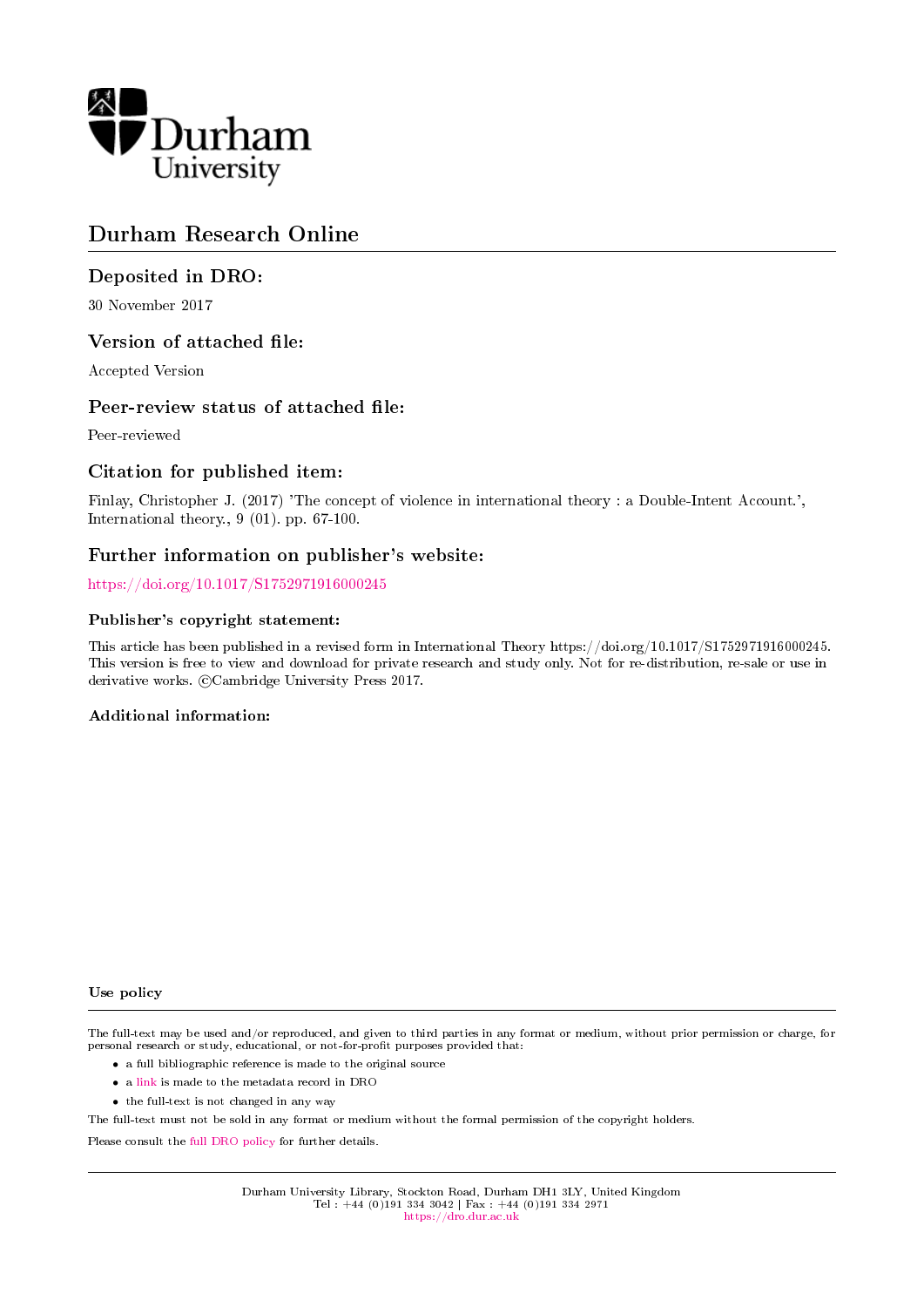# **UNIVERSITYOF BIRMINGHAM**

**Research at Birmingham** 

# **The Concept of Violence in International Theory: A Double-Intent Account**

Finlay, Christopher

DOI: [10.1017/S1752971916000245](http://dx.doi.org/10.1017/S1752971916000245)

License: None: All rights reserved

Document Version Peer reviewed version

Citation for published version (Harvard): Finlay, C 2017, 'The Concept of Violence in International Theory: A Double-Intent Account' International Theory, vol 9, no. 1, pp. 67-100. DOI: 10.1017/S1752971916000245

[Link to publication on Research at Birmingham portal](https://research.birmingham.ac.uk/portal/en/publications/the-concept-of-violence-in-international-theory-a-doubleintent-account(4b284af7-6dc2-42a7-b21f-ec935be44bd8).html)

**Publisher Rights Statement:** © Cambridge University Press 2017 Final Version of Record available at: https://doi.org/10.1017/S1752971916000245

#### **General rights**

Unless a licence is specified above, all rights (including copyright and moral rights) in this document are retained by the authors and/or the copyright holders. The express permission of the copyright holder must be obtained for any use of this material other than for purposes permitted by law.

• Users may freely distribute the URL that is used to identify this publication.

• Users may download and/or print one copy of the publication from the University of Birmingham research portal for the purpose of private study or non-commercial research.

• User may use extracts from the document in line with the concept of 'fair dealing' under the Copyright, Designs and Patents Act 1988 (?) • Users may not further distribute the material nor use it for the purposes of commercial gain.

Where a licence is displayed above, please note the terms and conditions of the licence govern your use of this document.

When citing, please reference the published version.

#### **Take down policy**

While the University of Birmingham exercises care and attention in making items available there are rare occasions when an item has been uploaded in error or has been deemed to be commercially or otherwise sensitive.

If you believe that this is the case for this document, please contact UBIRA@lists.bham.ac.uk providing details and we will remove access to the work immediately and investigate.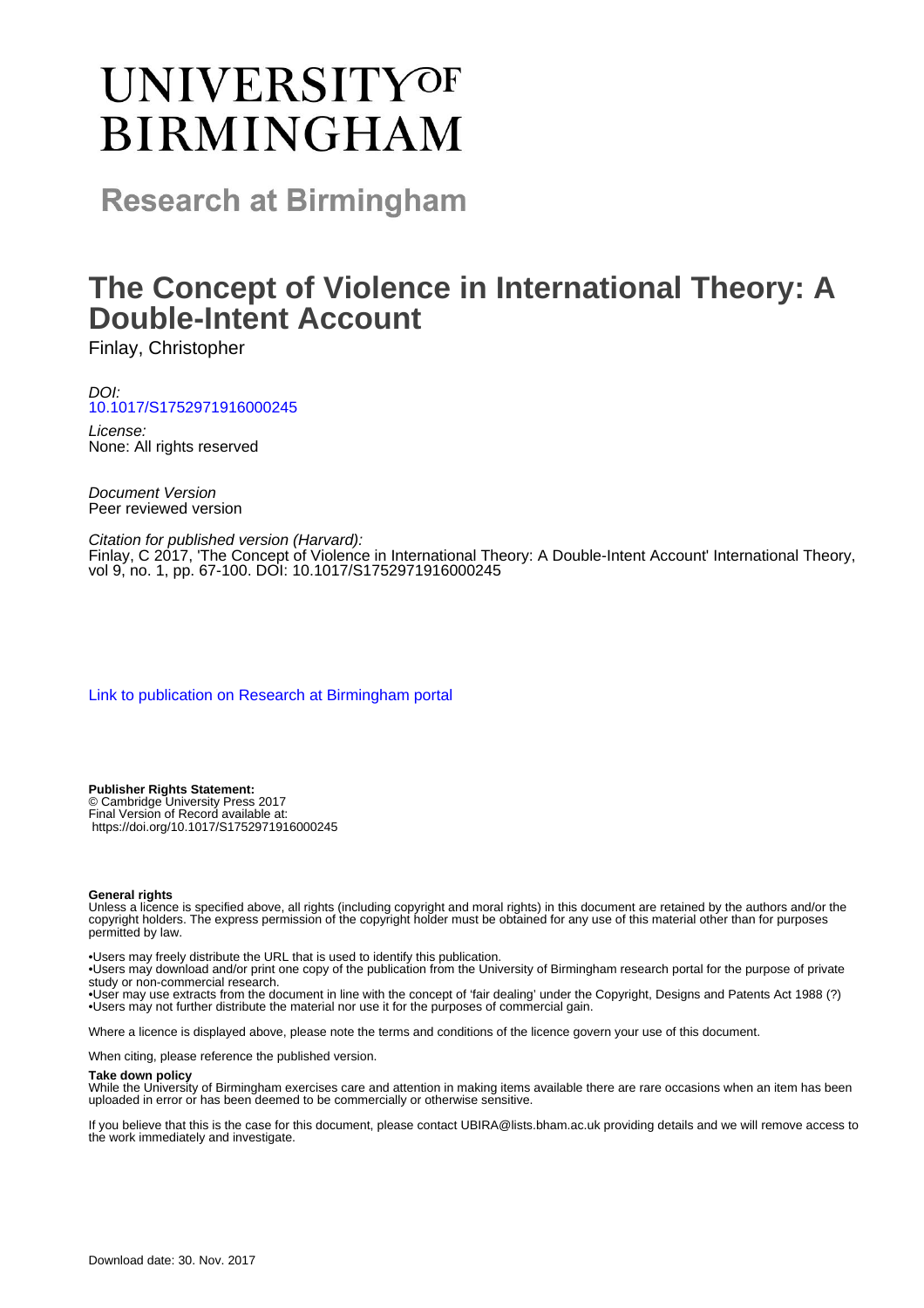# The Concept of Violence in International Theory: a Double-Intent Account

#### Christopher J. Finlay

#### *University of Birmingham*

 $\overline{a}$ 

**Abstract:** The ability of international ethics and political theory to establish a genuinely critical standpoint from which to evaluate uses of armed force has been challenged by various lines of argument. On one, theorists question the narrow conception of violence on which analysis relies. Were they right, it would overturn two key assumptions: first, that violence is sufficiently distinctive to merit attention as a category separate from other modes of human harming; second, that it is troubling in a special way that makes acts of violence peculiarly hard to justify. This paper defends a narrow understanding of violence and a special ethics governing its use by arguing that a distinctive form of 'Violent Agency' is the factor uniting the category while partly accounting for the fearful connotations of the term. Violent Agency is defined first by a double intention [1] to inflict harm using a technique chosen [2] to eliminate or evade the target's means of escaping it or defending against it. Second, the harms it aims at are *destructive* (as opposed to *appropriative*). The analysis offered connects the concept of violence to themes in international theory such as vulnerability, security, and domination, as well as the ethics of war.

**Key words:** Hannah Arendt; violence; just war theory; vulnerability; republicanism; feminist international relations theory; collateral harms and double effect.

Theoretical work on the theme of 'just and unjust wars' has expanded in recent decades to encompass a much wider range of practices than the paradigmatic inter-state wars with which it began.<sup>[1](#page-2-0)</sup> Crossing the boundaries between international relations, political science, law and philosophy, the 'ethics of political violence*,*' as we may now call it, embraces the normative dimensions of practices ranging from terrorism, revolution, and civil war, to torture, targeted assassination, and military intervention (Bellamy 2006, 5; Coady 2008; Gross 2010, 2015; Fabre 2012; Buchanan 2013; Finlay 2015). The success of this new, wider field of inquiry has not gone unchallenged, however, and the same period has also seen critics raise a

<span id="page-2-0"></span>**Acknowledgements:** My thanks to the organizers and audiences at various workshops and seminars at which I presented versions of this argument including the University of Aberdeen Workshop on 'The Category of Violence' in June 2011, the Colloquium on Social and Political Philosophy, University of Tallinn, in July 2012, the International Relations and Security Theory Reading Group, University of Birmingham, February 2013, the EISA Conference in Giardini Naxos, September 2015, and the 'Landscaping Cyber-Deterrence' Workshop at the Oxford Internet Institute, June 2016. For critical engagement and comments, I'd especially like to thank Alexander Blanchard, Vittorio Bufacchi, Thomas Christiano, Mervyn Frost, Kimberly Hutchings, Todd May, Jeff McMahan, Joseph S. Nye, Jr, and Paul Schulte as well as the editors of *International Theory* and three anonymous referees.

<sup>1</sup> Arendt 2006, 3 (first published, 1963) as well as Walzer 1977.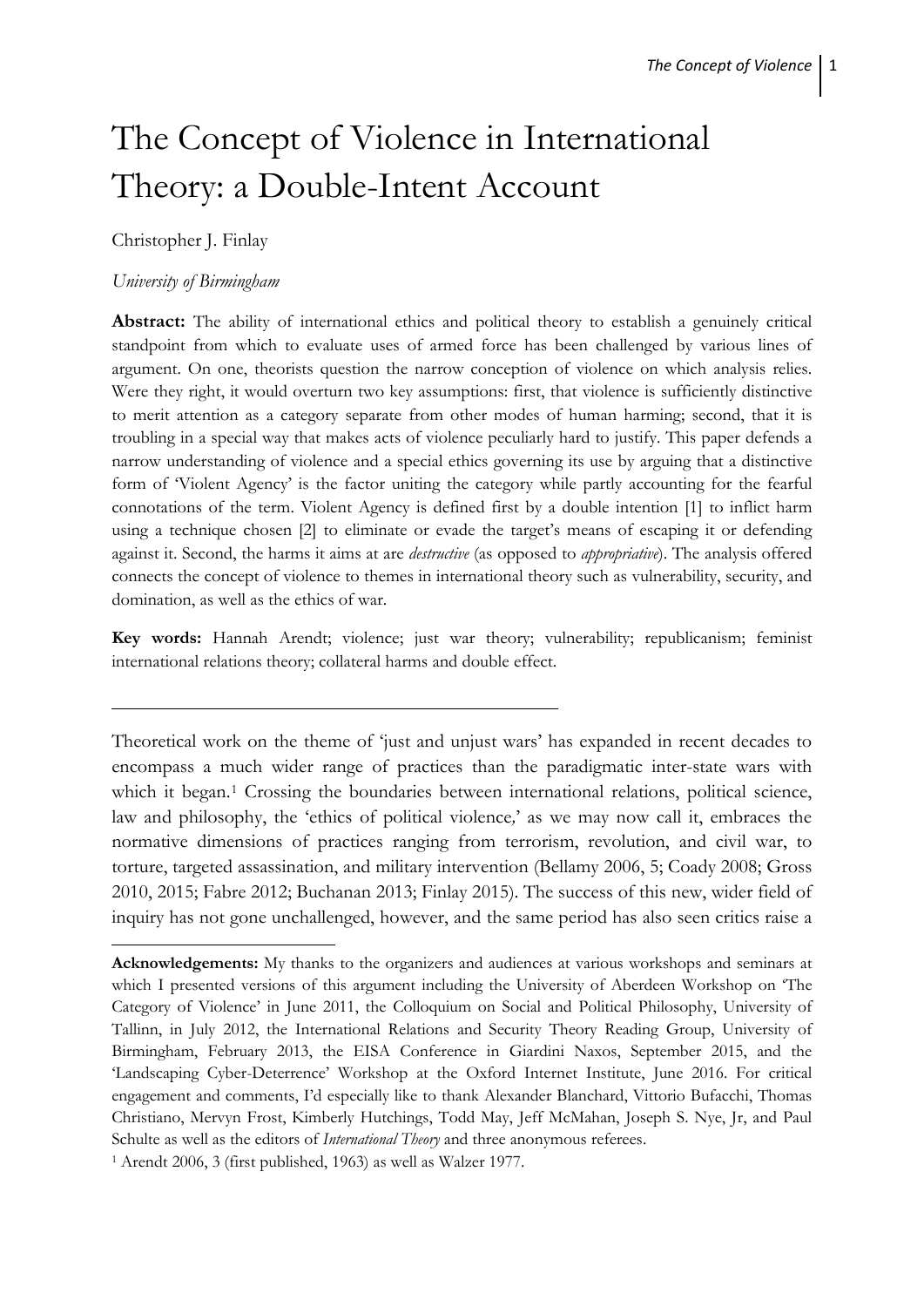variety of objections to its fundamental assumptions, aims, methods, and, crucially, to its foundational concepts.[2](#page-3-0)

In International Relations theory, for instance, the notion of *war* has received careful critical analysis bringing attention to the ways it incorporates ethical commitments at a conceptual level and thereby contributes in potentially troubling ways to the perceived legitimacy of violence in international society (Clark 2015, 69-70). Surprisingly, however, IR theorists often take the concept of *violence* as such for granted (Clark 2013, chapter 2; Kaldor 2012; and Coker 2004, 2008, 2015), even those offering systematic analysis of closely related terms such as *harm* and *insecurity* (e.g. respectively Linklater 2011, chap 1; Deudney 2007, chap 1).[3](#page-3-1) And yet attention to the philosophical literature of the past several decades (not to mention peace studies and feminist scholarship) suggests that, without careful critical reconstruction, the way theorists employ the concept of *violence* is at least as vulnerable to challenge as their usage of *war*. As John Stone writes, 'the means of war, whether construed as force or violence, remain under-explored and under-specified' (in Strategic Studies particularly) and theorists consequently suffer from a 'precarious grasp of the concepts [they] routinely employ in [their] discourse about war as such' (2013, 101).

The purpose of this article is to offer critical reflection on *violence* as a foundational concept within international ethics in particular, as well as across international political theory more broadly. Just war theory and its relatives, I argue, are vulnerable to challenge on the basis of their relatively unreflective commitment to a 'narrow' understanding of violence and to two closely related assumptions, both remarked by Hannah Arendt. The first is that when political action becomes implicated in the element of violence it is thereby 'set […] apart from' other political phenomena in some important way (2006, 8). The second is, that employing violence imposes a *special burden* of justification and is permissible only in a subset of the circumstances that would mandate using other means (1970, 51-2). As Kai Nielsen writes, '[p]olitical violence, like violence generally, is in need of very special justification indeed' (1982, 25). I offer a new account of the concept of violence in the narrow, morally evaluative sense usual in normative theory as a response to what we might call the 'ideology critique' implicit in the wider challenge to these assumptions posed by a range of arguments.[4](#page-3-2)

**.** 

<span id="page-3-0"></span><sup>2</sup> Work on the ethics of violence is challenged directly or indirectly by Mbembe 2003; Slomp 2006; Booth 2007; Fiala 2007; Kochi 2009; Zehfuss 2011; Williams 2012; Weizman 2012; Clark 2013; O'Callaghan 2013; Rengger 2013.

<span id="page-3-1"></span><sup>3</sup> Clark suggests (2013, 40) that 'international society has a powerful sway in what counts as violence in the first place, and what does not' but focuses chiefly on how it differentiates between legitimate and illegitimate forms of violence (41).

<span id="page-3-2"></span><sup>4</sup> Especially Galtung 1969; Wolff 1969; Harris 1980; Perry 1970; Lee 1996; Žižek 2008; Hardt and Negri 2009, 3-4; Winter 2012. For an anthology Bufacchi 2009 and for a review, 2005. See also Friedrich Engels' remarks in Harris (1980, 25-6) and discussion in Winter 2012. For analytically sharp rebuttals, see Coady 2008, chap. 2 and Bufacchi 2007. For argument using extended notions of violence in feminist IR theory, see, e.g., Tickner 1992; True 2012.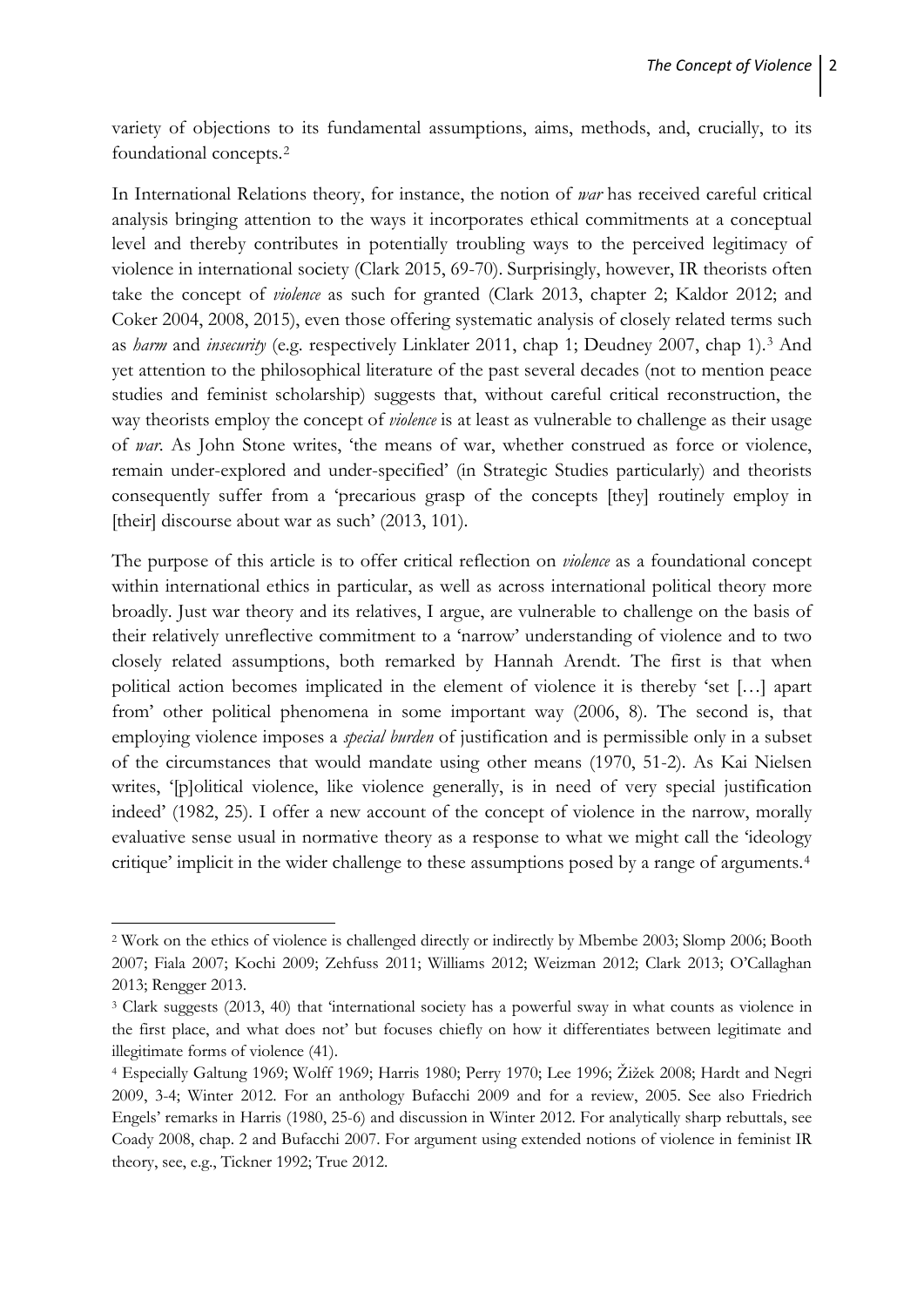In essence, this critique comprises three interrelated claims: first, that far from simply reflecting a distinct category of phenomena, the narrow understanding of violence is an ideological construct that obscures matters of moral significance rather than illuminating them;[5](#page-4-0) second, that if we build the ethics of violence around this notion, it supports a less sympathetic attitude than we should have towards those who might use armed force to fight injustice in global politics (e.g. in the form of subsistence war, anti-systemic violence and social revolution);<sup>[6](#page-4-1)</sup> and third, that doing so reinforces an overly forgiving attitude towards unjust social and political orders (both within states and globally) by excluding some of their most destructive features from the category of the violent. The distorting influence of this understanding thus accounts for the 'relative quietness of our feelings about the distress of inequality, and the violence of our feelings about violence,' to use Ted Honderich's words (2003, 27; cf. Winter 2012). Some critics therefore seek greater parity of denunciation in confronting injustices of all kinds by expanding the range of things that may be characterized as 'violence'.

I review this line of argument in greater detail in the second part of section 2, after specifying in the first the moral connotations of the term 'violence' in contemporary usage and the 'Strict Conception' that is sometimes offered by way of a narrow definition. Then, in the third and fourth sections, I defend a narrow understanding but on a new footing. Based on the notion of what I call 'Violent Agency,' the 'Double-Intent Account of Violence' (Violencei) unites a wider range of intuitive cases than the Strict Conception while providing a more satisfying account of the way violence is distinguished from other modes of harming. It thereby upholds the assumptions underpinning the ethics of war and political violence but with some important revisionary consequences that I map out in the final section.

### **How to do things with the word 'Violent'**

#### *Violence and moral appraisal*

 $\overline{a}$ 

What do we usually mean when we describe an act as *violence*? To begin with, in this sort of usage, *violence* is a *moral* term. There are other, non-moral usages: we describe certain kinds of non-human event as 'violent' – thunderstorms, for instance – as well as sometimes the purely physical characteristics of a human action (as John Harris suggests, one can stir a cup of tea violently (1980, 14)). But while these are valid, they do not rival the moral usage. Rather, the word serves different purposes in different contexts. I shall restrict my attention for the most

<span id="page-4-0"></span><sup>5</sup> De Haan, for instance, argues (2008, 28-9) that violence is 'socially constructed'

<span id="page-4-1"></span><sup>6</sup> Wolff 1969; Žižek 2008; for critique of Žižek, van der Linden 2012. On deprivation as a *casus belli*, see Luban 1980, Fabre 2012, chapter 3, Lippert-Rasmussen 2013, and Pogge 2013, and on social revolution, Geras 1989.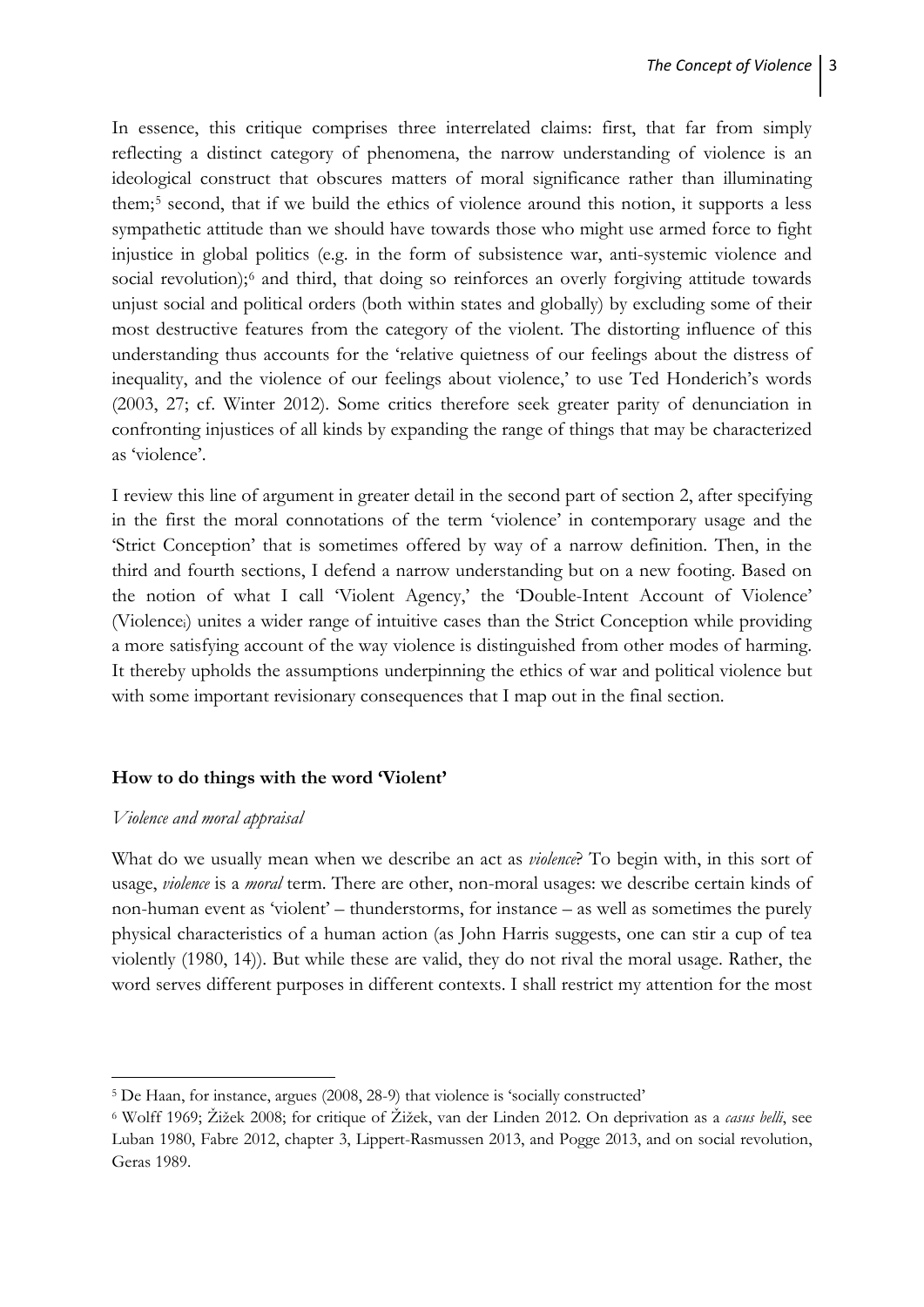part to the morally evaluative possibilities. Unless otherwise stated, where I speak of an act being 'violent,' I mean it to be understood as 'an act of violence.'<sup>[7](#page-5-0)</sup>

In his reflections on method in the history of moral language, Quentin Skinner distinguishes three different things we need to understand to be able to use a moral term like 'violence' correctly. First is the evaluative attitude that it can be used to express or invoke. In this regard, it is useful to compare 'violence' with the words 'courage' and 'murder'. 'Courage' or 'courageous' cannot correctly be used as terms of disparagement or disapprobation. We could use them sarcastically, of course, but doing so is parasitical on their positive connotations. The word 'murder,' by contrast, cannot correctly be used in a positive or even neutral way: one cannot, strictly speaking, murder justly; nor can a murder properly be a matter of moral indifference. By contrast, violence falls somewhere in between. Still a morally evaluative word, it holds up two possibilities: first, those means correctly described as 'violent' are *wrong 'prima facie'*, as Robert Holmes writes, or *presumed wrong until proven otherwise* (Holmes 1992, 37)*.* But secondly, whereas it is at least jarring if not downright nonsense to speak of 'morally justified murder,' it is not *logically* self-contradictory to speak of 'morally justified violence,' which is widely presumed to be a meaningful moral possibility.<sup>[8](#page-5-1)</sup> So, for purposes of moral evaluation, the word 'violent' expresses (and demands) an attitude of *presumptive disapprobation*: that is, a case correctly described as 'violent' is something we should disapprove of unless sufficient reason is offered to justify an exception. Usage thus implies that the practice therefore requires a special treatment in ethics, an assumption I will defend.

The second thing Skinner specifies is the 'sense' of the word, given by the criteria defining the occasions calling for its use. These, in turn, specify a category of things that are understood to merit the evaluative attitude that the word expresses, determining, thirdly, its range of 'reference'. The rhetorical term for using a word like 'violent' in this way in relation to a particular whose significance is in contention is 'redescription' (Skinner 2002, 161-62). One way of specifying the sense of the word 'violence' is what Harris calls the 'Strict' definition. In common usage it is based on a cluster of features typically found in standard cases, some of them referring to the kind of agency violence involves and others to its external, descriptive features along the following lines:

VIOLENCES: the intentional infliction of (severe) harm by human agents on others, usually effecting itself in bodily injury or physical damage in paradigm cases but (on some accounts) also encompassing psychological harm. Acts of violence are typically also descriptively violent in that they are sudden, forceful, and sensational. Harms are

**.** 

<span id="page-5-0"></span><sup>7</sup> I take Harris's point (1980, 14) to be that both 'violent' and 'violence' can be used in two ways, one purely descriptive, the other being 'classificatory,' as he puts it.

<span id="page-5-1"></span><sup>8</sup> Though it becomes an oxymoron on legitimist definitions, e.g. Wolff 1969 and Lavi 2006, p. 203 n. 11.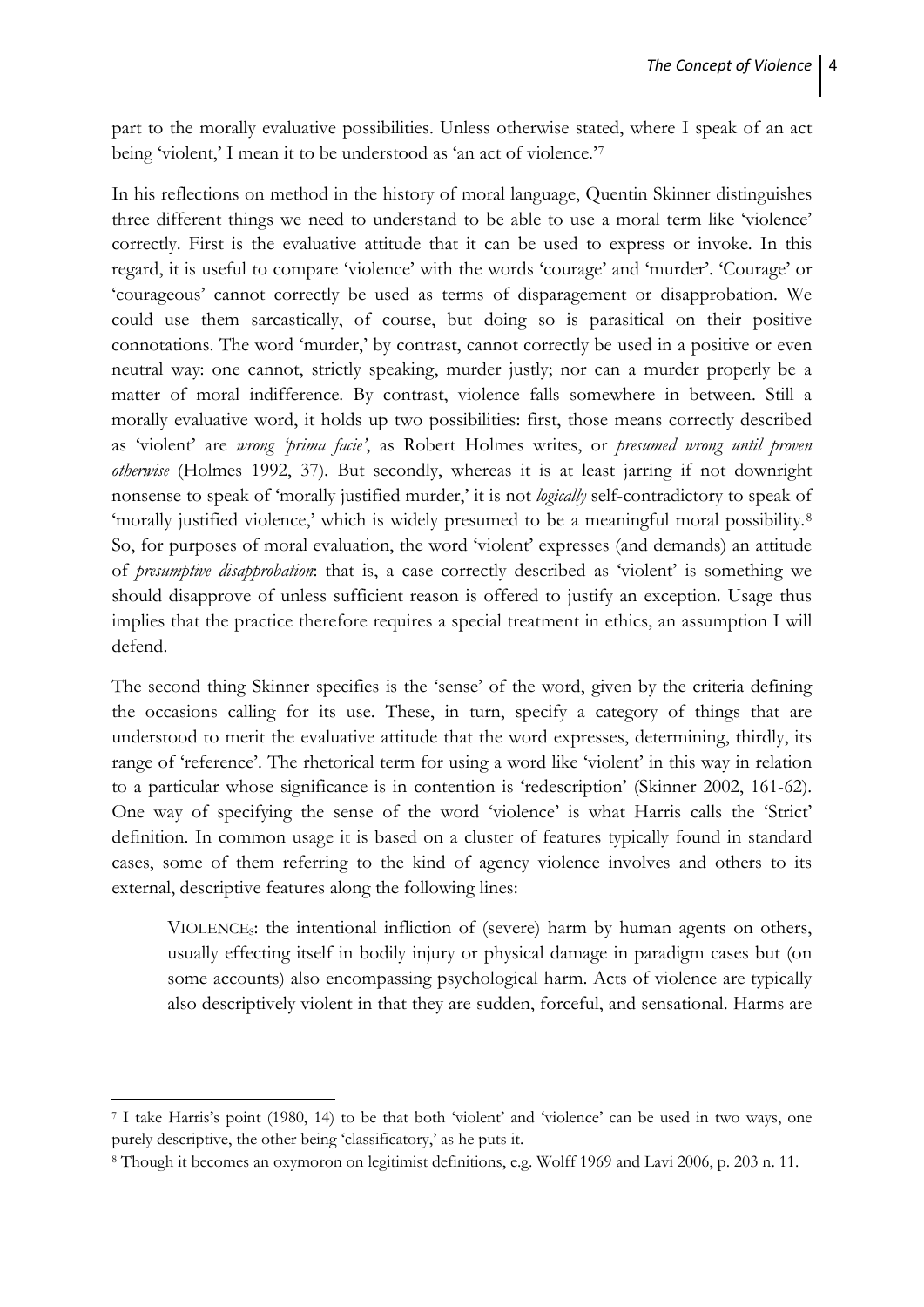inflicted by directing such actions towards either a victim's body or something they value (such as their property).<sup>[9](#page-6-0)</sup>

The Strict Conception has proved difficult to defend, however, in the face of a series of attempts at *revisionary* redescription. Whereas *ordinary* redescription sees interlocutors simply disputing the status of a contested *thing* ('is *this* violent?'), *revisionary* redescription involves arguing about contentious cases on or beyond the margins of the usual category (in 'territory lying on an uncomfortable borderline between violence and non-violence,' as Coady puts it (2008, 41)) in order to dispute the definition itself (asking 'is violence *this?'*) and thus proposing more or less radical definitional amendments (cf. Finlay 2009; Garver 2009).

#### *Revisionary theories*

 $\overline{a}$ 

Probably the most influential challenge to the Strict Conception is Johann Galtung's (1969; cf. Coady 2008, 24-9).[10](#page-6-1) At its heart is the idea as that as long as members of a society suffer any needless privation, they are not 'at peace'. And if 'peace' may be said to exist where 'violence' has been excluded, then 'violence' must equal privation: '*violence,*' Galtung writes, '*is present when human beings are being influenced so that their actual somatic and mental realizations are below their potential realizations*' (Galtung 1969, 168). It can therefore take many different forms: in addition to its Strict forms, *violence* encompasses the disfigurement people suffer when excluded from educational opportunities, deprived of resources, or exploited for their labour. It occurs when any individual, collective, institutional or social forces may be said to have caused harm. The most dramatic result is the extension of the category to include 'structural violence', occurring where harms arise without the action of any '*subject (person)*': 'The violence is built into the structure and shows up as unequal power and consequently as unequal life chances' (Galtung 1969, 170-1; Cf. Winter 2012; on structural violence in security studies, see Schnabel 2008, 88-95, and in feminist IR, Jones 2010, 133-4, and True 2012).

While Galtung radically alters the intension of the word and the category, its negative moral connotations remain the same, but he resists the idea that revision should lead to a more permissive view on physical force as a political means, i.e. one that justifies using it to resist the wider variety of types of violence (a possibility recognized by Lee 1996, 68. Cf. Hardt and Negri 2009, 7 & 16). By contrast, Slavoj Žižek's revisionary approach challenges the restrictiveness of the ethics of violence directly. Žižek distinguishes between three kinds of violence: 'physical violence (mass murder, terror)' and 'ideological violence (racism, incitement, sexual discrimination)' are both species of 'subjective' violence while the third is 'objective' or '*systemic*' violence (Žižek 2008, 8-9; cf. Fanon 1980, 63-4). Žižek's agenda is similar in one respect to Galtung's: 'the task,' he says, 'is precisely to *change the topic,* to move

<span id="page-6-0"></span><sup>9</sup> See, for instance, the strict conception disputed by Harris 1980, 15; also Madden Dempsey 2006, 310-11 and Jacquette 2013; cf. Geras 1989, 187.

<span id="page-6-1"></span><sup>10</sup> See also Garver 2009, which extends the category to include 'covert institutional violence'; and Lee 1996, 330, on 'the moral continuity between the harms of social disorder and the harms of social order'.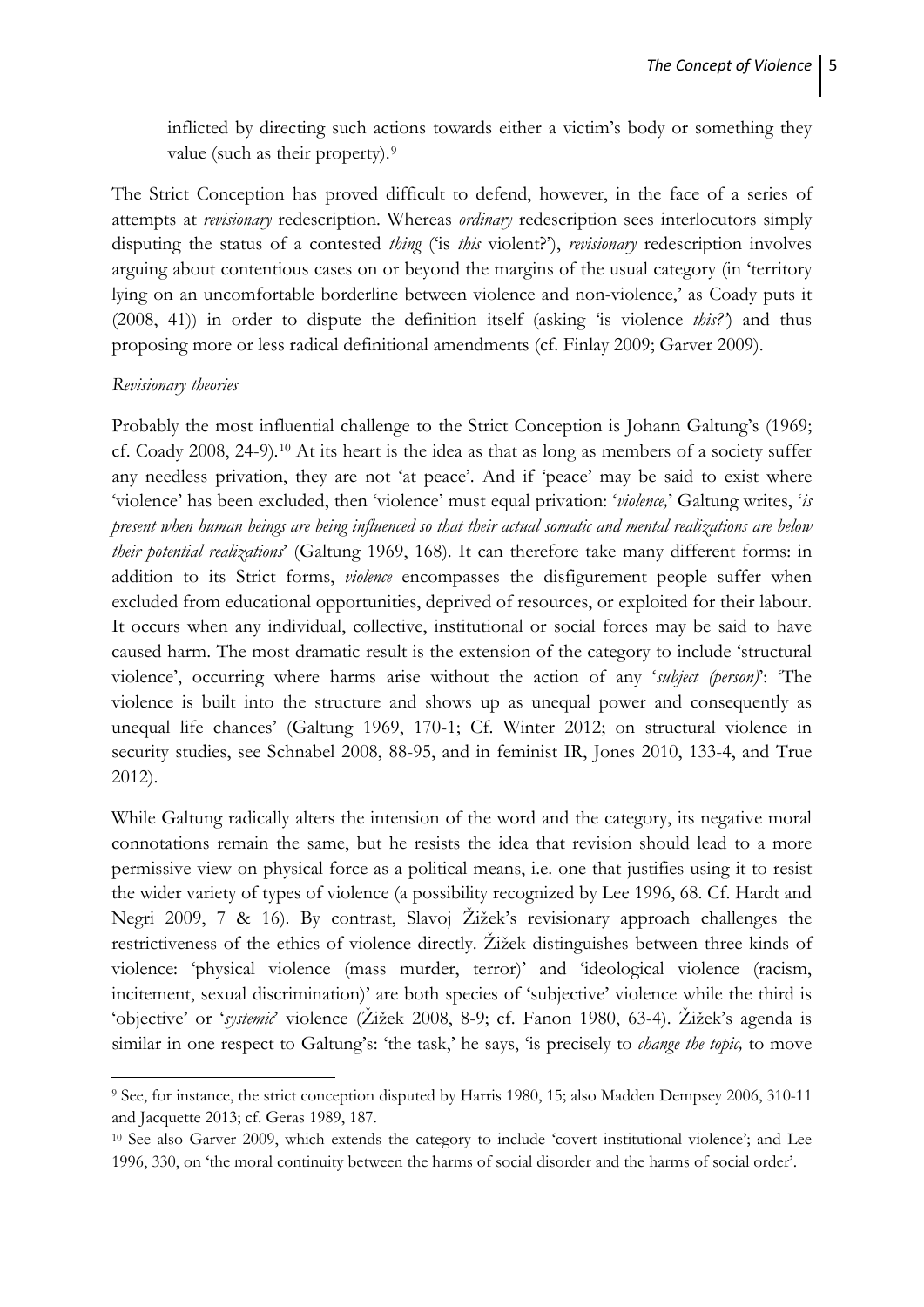from the desperate humanitarian SOS call to stop violence to the analysis of that other SOS, the complex interaction of the three modes of violence' and 'to resist the fascination of subjective violence' which is 'just the most visible of the three' (Žižek 2008, 10; cf. Hardt and Negri 2009, 7; Winter 2012). But in one other respect he pushes further. In an argument recalling the Red Army Faction's use of the notion of structural violence to justify targeting bankers and other socially influential figures (Varon 2004, 238), Žižek argues that complicity in objective violence may render one liable to subjectively violent harm (Žižek 2008, 14, 33, & 184, n. 1).

In perhaps the sharpest revisionary argument, John Harris claims that there is such a thing as 'non-violent violence' consisting of the 'negative acts' of people failing to respond to injustice and help those in desperate need (Harris 1980*;* see also Salmi 2009 [1993]). To bring its boundaries into question, he argues from cases that seem intuitively to belong in the category of violence but that Violences excludes. Examples include slow poisoning where there are no descriptively 'violent' characteristics in either the agent's action or its effects on a victim – I'll discuss his examples in more detail in part 3. Since they seem to have the same moral character as standard, descriptively violent cases like shooting, stabbing, and so on, these non-standard cases must, he argues, belong in the same category. But once this adjustment is accepted and we abandon the assumption that 'acts of violence' must also be loud, sudden, or dramatic, Harris pushes further, maintaining that there can be no reason to exclude further harms for which individuals might be held responsible even when they didn't exercise direct, intentional, active agency in bringing them about. If someone *fails to prevent*  harms comparable to those caused by Violence<sub>s</sub> – such as the shortening of lives by deprivation – then this too should be seen as *violence.*

Removing the Strict Conception's descriptive and agential criteria in the way Harris proposes gives rise to a category of violence narrower than Galtung's since it excludes structural harms for which no one bears personal responsibility but a great deal wider than that which arises from ordinary usage. Like Galtung's argument and various others offered, for instance, by Garver (2009), Salmi (2009), and Lee (1996), Harris contributes to the ideological critique of the ethics of violence, in which the distinctiveness of violence in a narrow sense as a form of harmful agency – paradigmatically, the resort to arms – is challenged and, with it, the special status it has been given by the ethics of violence.<sup>[11](#page-7-0)</sup>

# **The double-intent account**

**.** 

In order to defend the assumptions identified in part 1, it is not necessary to defeat the claim that there could be meaningful conceptions of violence *other* than those encompassed by a narrow conception. What *is* needed is an argument for a distinctive category of violence that corresponds roughly to the set of cases that the Strict Conception embraces and for the

<span id="page-7-0"></span><sup>11</sup> In similar spirit, Honderich's aim is to correct 'the relative quietness of our feelings about the distress of inequality' by persuading us 'in some degree to discount the vehemence, indeed the violence, of our feeling about violence' (2003, 27, 22)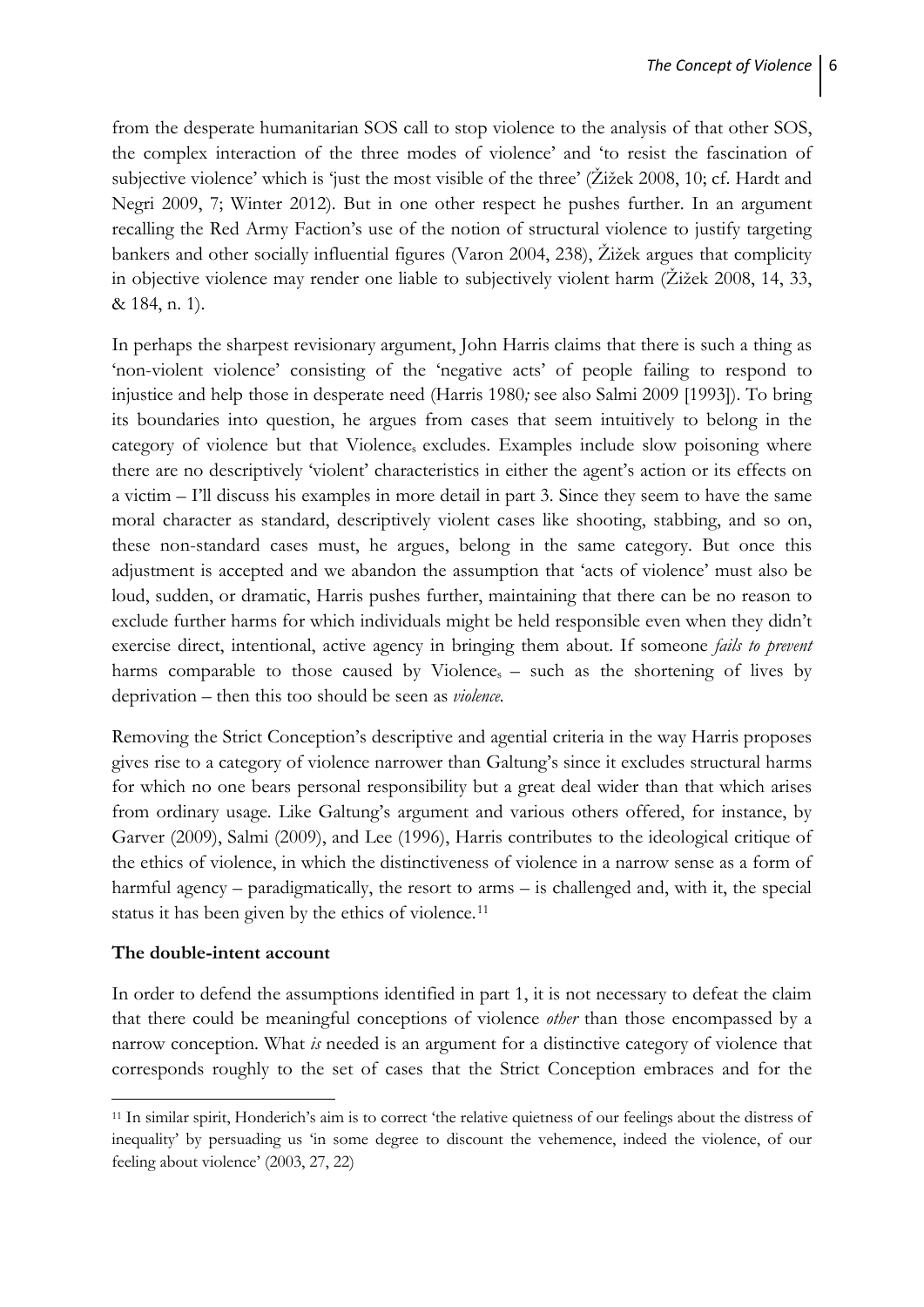moral characteristics commonly associated with it. I now turn to this argument. In three subsections, I explain the components of the 'Double-Intent Account of Violence' (or Violencei) summarized thus:

VIOLENCEi: is defined by the presence of Violent Agency consisting of the intentional infliction of [1] *destructive* harm by human agents on a target using a technique chosen with the further intention [2] of eliminating or evading the target's means of escaping it or defending against it. In paradigm cases of violence by singleminded attackers, [2] will be realized as far as is *necessary* to secure [1] or, failing that, as far as *possible* to maximize the chance of doing so.

This definition is based on a set of deeper features occurring in cases of violence in the narrow sense that account for the *prima facie* plausibility of the Strict Conception while at the same time showing that, upon closer scrutiny, it doesn't capture the relevant class of phenomena. I outline its components in subsections addressing (respectively) 'double intention', then the orientation towards 'destructive' harming, and finally the resulting idea that violence therefore typically involves combining a *force multiplier* with a *dominance multiplier.*  This last insight connects my account with the themes of violence, vulnerability and domination in recent international relations theory.

### *Violent agency (I): double intent*

Violent Agency is defined first by *an attempt* [1] *to inflict harm by a technique designed* [2] *eliminate or evade the target's means of escaping it or defending against it*. It therefore occurs where there is a double intent: on the one hand to inflict harm; and, on the other, to narrow the window of opportunity within which its victim can respond or the range of means available for doing so.

Consider the way many of the *means* of violence are designed. One person throws a punch at another. She intends harm of some sort: pain, perhaps bruising, broken bones, unconsciousness, or worse. Like many other technologies used for violence, as theorists of strategy often emphasize, thrusting a fist forward at speed operates as a 'force multiplier', increasing its impact as it comes into contact with the victim (e.g. Stone 2013, 106-7; also 2007). But the method also, crucially, has a second advantage: it shortens the time within which the victim has a chance to evade the blow. (I will refer to this as the 'response window' below.) This is even more remarkable when instruments are used.

Just as thrusting a dagger employs a mechanism similar to punching, albeit with greater likelihood of harming severely, firearms mimic the action of stabbing but with even higher speed and force and over significantly greater distances. The ability to inflict harm from a range at which it is impossible for (perhaps unsuspecting) victims to defend themselves greatly enhances the ability of an attacker to narrow their response window. The suddenness of a bomb exploding – whether fired remotely by artillery, dropped from the sky, concealed beneath the seat of a car, strapped to someone's body, or stowed in a baggage hold – works along similar lines. Speed, distance, secrecy, and surprise may be combined in different ways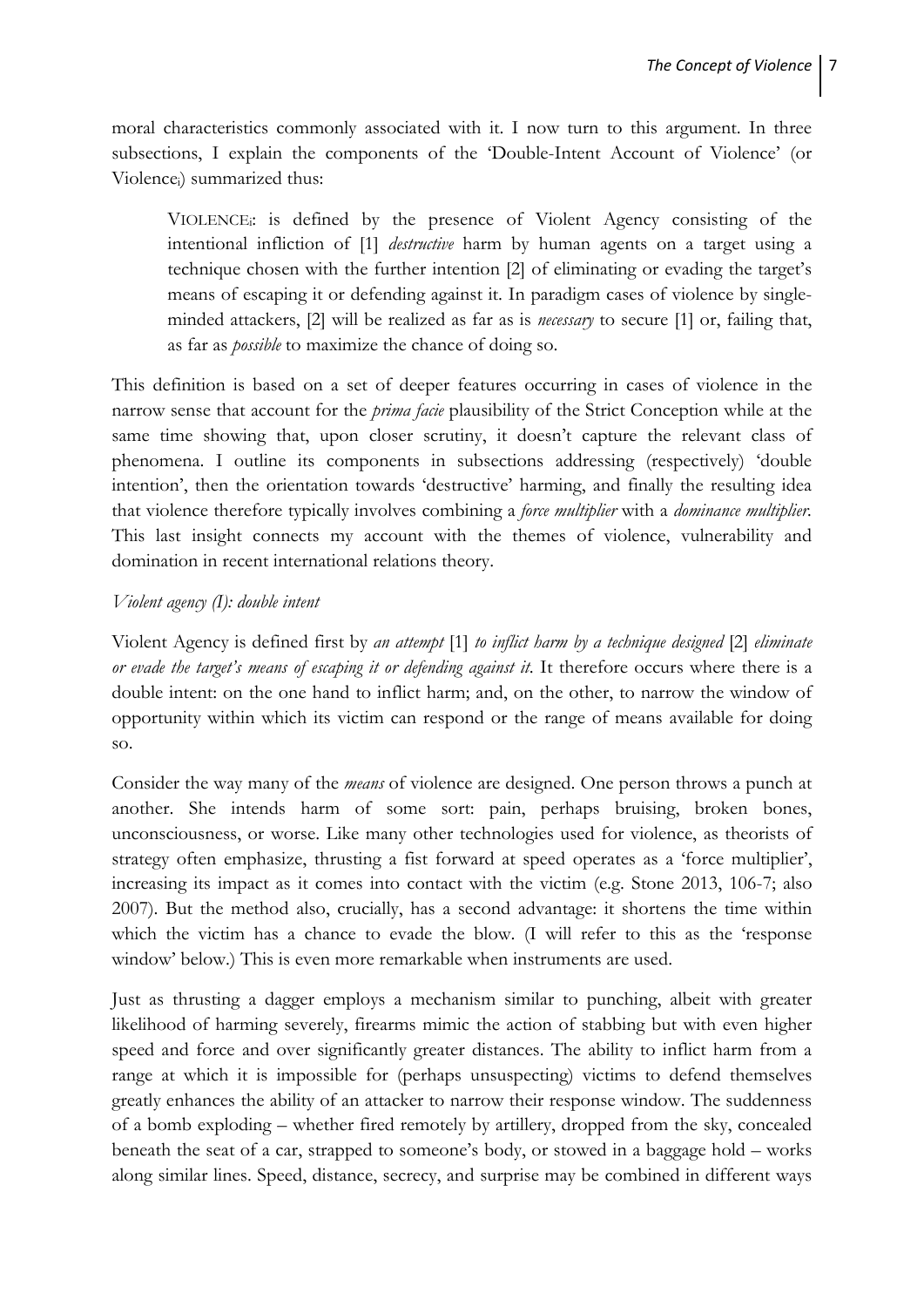to narrow the response window and inflict harm without impediment. The more effectively a technology does so, the better suited it is to employment as a means of violence.

It is useful to distinguish, here, between the means of violence and its deployment. In each standard case, the response window is narrowed not only by a chosen technology (the fist, the knife, the gun) along with its characteristic method of employment (striking, stabbing, shooting) but also by the way it is brought into engagement.[12](#page-9-0) The figure of the gunslinger in the American Western illustrates the point: he defeats opponents not only by having a gun and knowing how to shoot accurately; he also knows how to do so suddenly and without warning. Or in a duel, it is his ability to draw quicker than his opponent that makes his a successful act of violence. To succeed, he must narrow the opponent's response window a fraction more than the other narrows his. Like the sniper, the drone operator, or the suicide bomber, he brings the means of harming into engagement in such a way as to maximize its capacity to evade or eliminate his opponent's means of escape or defence. I will use the term 'technique of violence' to refer to a particular means and its manner of deployment taken as a whole. Some techniques realize the second intention either through the choice of victim or the timing of an attempt (for instance, by attacking someone when they are already immobilized).

While I take the twin intentions to be necessary features of violence, the degree of motivation driving an agent to pursue them will vary. In a case where the Violent Agent is absolutely determined to inflict harm, they will seek to realize both intents to whatever extent is possible up to the point necessary to ensure success. In other cases, however, countervailing motives might limit the energy with which either intention is pursued. One might, for instance, attack someone half-heartedly without freeing oneself from the accusation of having committed or attempted an act of violence (e.g. by throwing a punch that is too slow to be *assured* of making contact with its target). Likewise, it is possible to pursue the twin intentions while treating moral constraints such as those set out in International Humanitarian Law as limits on what it is 'possible' to do (e.g. by forswearing the use of prohibited weapons even where they might be necessary for the greatest possible assurance of success and instead selecting others that, although they might still succeed, have a lower chance of doing so). These various factors will condition the chances of realizing the agents' aims without calling into question the fact that they were actually *intended*. And, of course, Violent Agency may attempt to harm but fail due to the inadequacy of available means.

The potential of Violent Agency to reconcile seemingly contrary intuitions is seen in its ability to unite the standard cases within the same category as the non-standard ones that Harris marshals in his challenge to the Strict Conception (also Stone 2013, 106-7). Since they lack the sensationally 'violent' experiences usual in cases of Violences, Harris uses the latter

1

<span id="page-9-0"></span><sup>12</sup> Cf. Clausewitz (1993, Bk 1, ch. 1, section 1): 'Force, to counter opposing force, equips itself with the inventions of art and science.'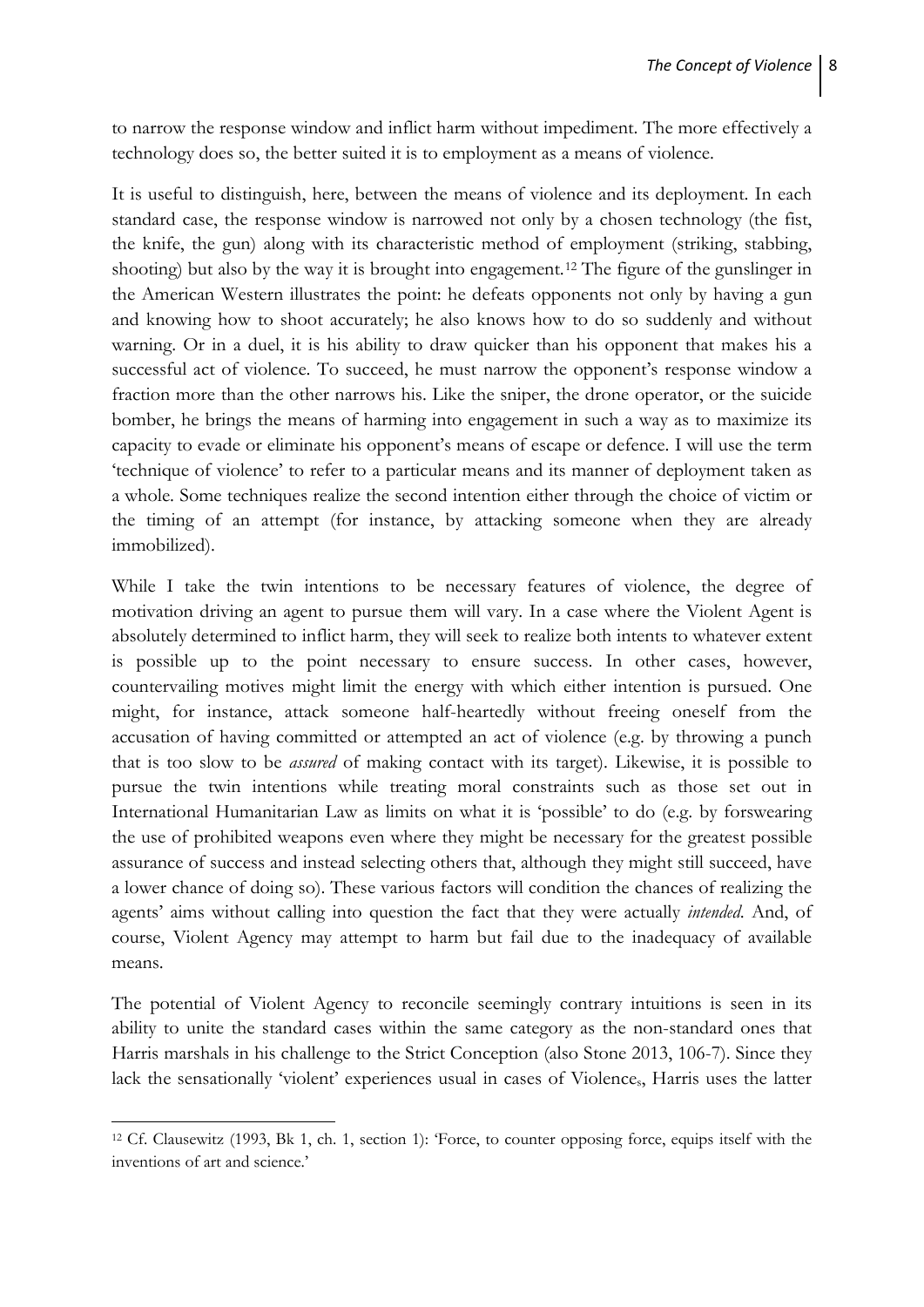to drive a wedge between intuitions (that these are 'acts of violence') and the theory (that violence  $=$  Violence<sub>s</sub>). One example describes children in Belfast during the Troubles hanging a length of cheese wire between two lampposts to injure the soldiers on passing vehicles. As Harris says, this was '[n]o violent act' since the wire could be prepared at leisure, but it was 'clearly an act of violence' (1980, 16). Other tricky cases Harris cites include the use of poisoning, especially if the toxins operate on people without causing physically violent reactions. And, in fact, one of the Strict Conception's ablest defenders, C. A. J. Coady, concedes that at least slow poisoning must be excluded from the category on the terms of a Strict definition (2008, 41; also Stone 2013, 107 n. 13). Another example of Harris's involves slowly inserting a stiletto between someone's ribs as an 'act of violence' that lacks descriptively violent characteristics (1980, 17).

Because they display Violent Agency in perhaps even more dramatic ways than the standard cases, the non-standard examples are untroubling for the Double-Intent Account. The Belfast children chose their method because the wire would be imperceptible to its victims right up to the moment when it was too late to do anything about it. Closing the response window in this way was essential to their plan, just as it is in cases of poisoning. Imagine I bear you a grudge for which I want revenge and I lace your drink with a deadly toxin, one that gently but irreversibly puts your vital organs into a lethal sleep. You know nothing of my hostility. I hand you your drink and you sip it as we chat and I wait till you've drunk enough to guarantee your death. I might then declare it to you, that you've been poisoned and it's too late to do anything about it. Or I might never tell you, letting you die in ignorance of your fate and its cause. Either way the secret poison shuts your response window even more tightly than some standard techniques of violence: you might at least see the fist raised or hear a gun cocked in time to duck or run for cover. And whereas a booby-trap bomb announces itself and injures simultaneously, secret poison ensures that death is irreversibly in train *before* you know you have a problem: its response window is measured in negative units (cf. Scarry 1985, 79).

Weaponized nerve agents unite something of the bomb and the secret poison. Sarin can be emitted rapidly across an area analogous to the blast radius of a shell and if it moves more slowly than explosive combustion, it makes up for it by the fact that no one knows it's there until it's too late: it 'has no smell or taste and is colourless, so the first people may know of its use is when victims start to fall' (Sample 2013). Harris doesn't specify the circumstances in which it is possible to stab someone slowly but presumably the victim would have to have been subdued. If so, then it is with the act of subjugation that an assailant shuts the response window after which speed is no longer needed. Or, if the assailant exploits a victim who is already helpless it is a case of opportunistic violence. I will say more about the intimate relationship between violence and subjugation in the last part of this section.

So in all these non-standard cases, a technique of violence is designed specifically to achieve the effect of suddenness by ensuring that the interval between the victim (or a third party) becoming aware of a threat and the harm occurring is too narrow to allow them to do anything about it. In this respect, they are the same as the standard cases. At the same time,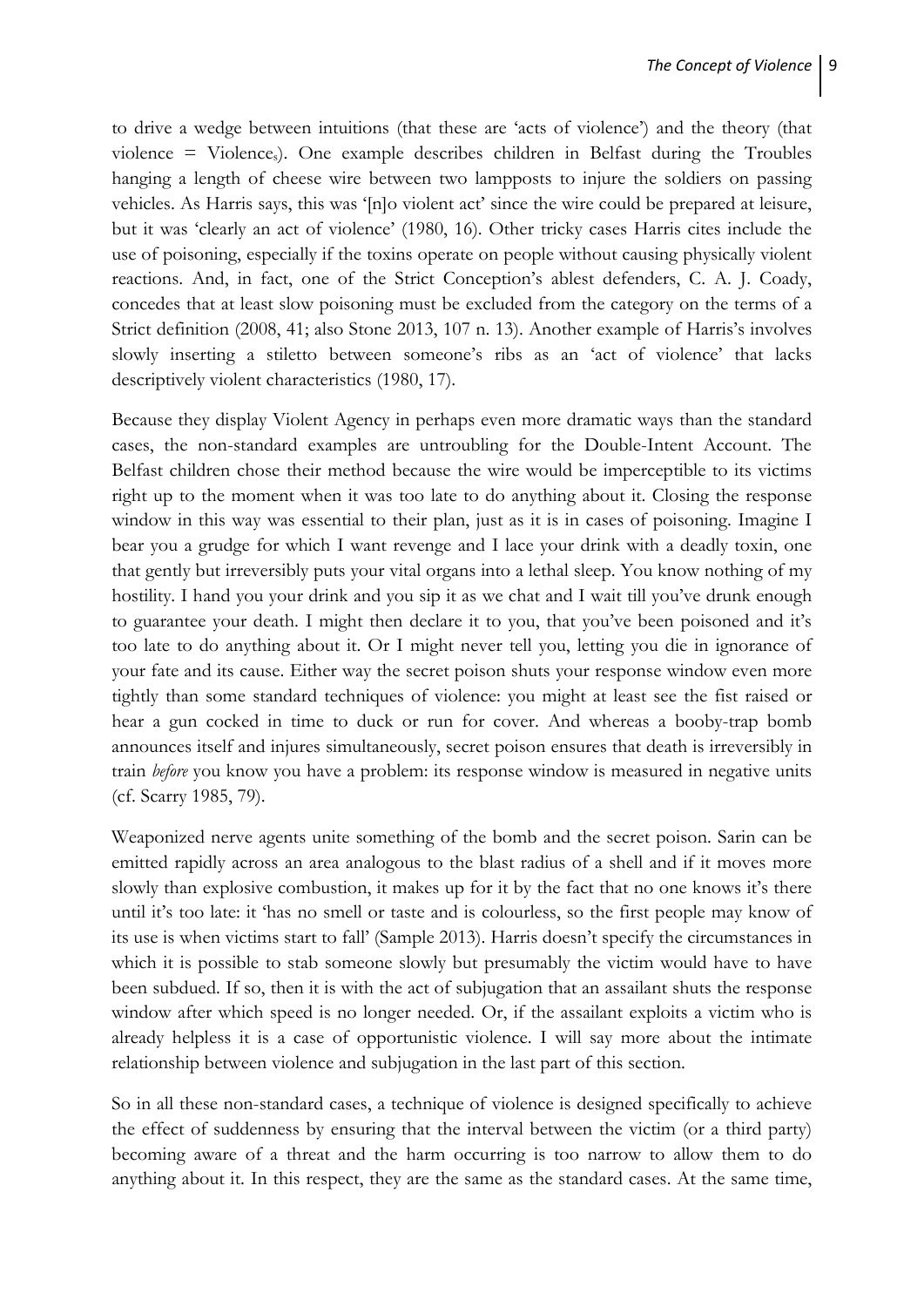the element which unites these two groups also distinguishes cases of Violence; from other ways in which harm may be inflicted, e.g. as the foreseeable side-effects of primary actions that are not themselves Violenti or as a result of recklessness. This is potentially a more controversial claim which I will defend in section 4 (second part). It distinguishes them from structural harms without culpable agents. And finally, it identifies a differentia that can substantiate the intuition that negative acts such as negligence or the failure to assist where needed are not the same as acts of violence. As wrongful as they may be in many cases and as culpable as those responsible for them might be, they are different in ways that (I will argue) are sometimes morally significant (cf. Linklater 2011, 51-61).

Later I will defend this dimension of my account against some apparent counter-examples. But first I need to address one way in which it might be seen as over*-*inclusive which I can do while specifying the second feature of Violent Agency.

### *Violent agency (II): destructive harming*

Violent Agency occurs paradigmatically in the range of actions commonly denominated 'acts of violence,' including both the standard and non-standard types that the Strict Conception struggled to unite within a single category. But these are not the only forms of interaction that its first feature – double intent to harm – appears in and shapes. It is also a feature of some practices often thought to fall somewhere (perhaps only *just*) outside the category of violence such as theft, slander, and exploitation.

Imagine someone discovers vulnerabilities in your bank's security system and hacks into your accounts to steal your savings. Clearly they intend [1] to harm you. Moreover, the means chosen are probably intended [2] to deprive you of any means of resistance. Perhaps [2] is even clearer if your house is burgled: robbers strike when you are away and unable to defend your property. Compare these, then, with slander: someone harbouring a secret grudge attempts to diminish you by spreading unfounded rumours behind your back. As with hacking and burglary, your enemy seeks to harm you, choosing a technique that maximises your exposure by depriving you of the means of defence.

If these express the double intent characteristic of Violent Agency, then are we forced to expand the category of violence to include them too? Were it necessary to do so wholesale, then the Double-Intent Account of violence might have unattractively revisionary consequences. But I don't think it is. One reason for this is that the type of harms Violences inflicts is less controversial than the manner in which they are inflicted. Harris's aim, for example, was to argue that causing potentially life- and health-threatening harms is morally the same whether the causal mechanisms are 'fire and sword' or global inequality and neglect (just as it was for Engels and Galtung, as Winter argues (2012)). Along similar lines, then, one way of upholding a narrow conception would be to define as 'violence' cases of Violent Agency that aim at the sorts of harms usually associated with the term, i.e. harms to the person inflicted through bodily injury, psychological trauma, or deliberate damage to their property, etc. The chief point of the argument, then, would be that double intent is what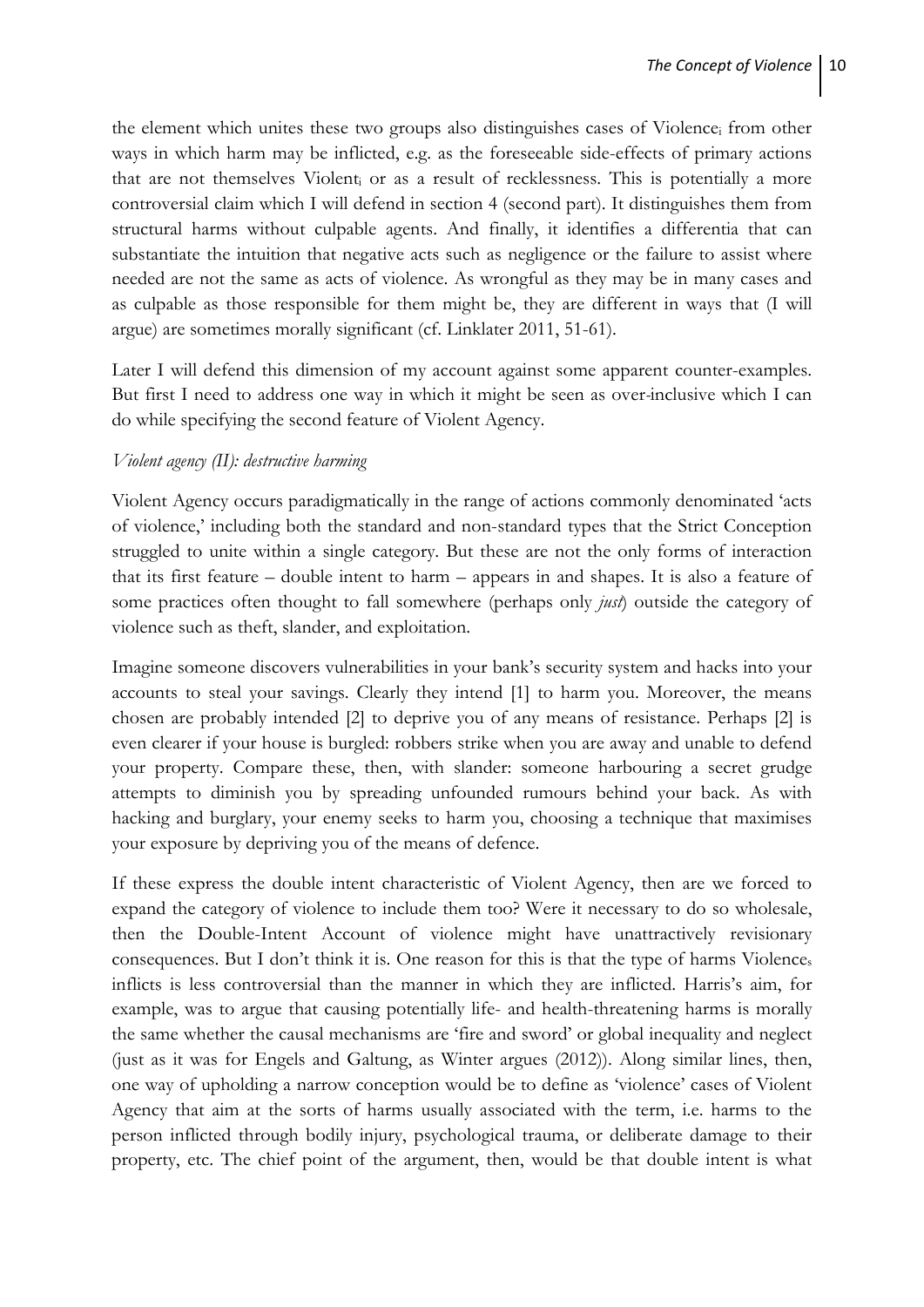distinguishes the infliction of such harms by 'acts of violence' from non-violent causation, e.g. through failure to assist those in need or recklessness. Harms of other kinds are simply beside the point.

For present purposes, such a response might just suffice. But I think there is something more deeply distinctive about violence in a narrow sense accounted for by the second feature of Violent Agency: *destructive* harming. Distinguishing it from *appropriative* harming specifies more precisely how 'acts of violence' intend a different kind of harm from acts like theft.

At first glance, the distinction between the two categories seems to track the following contrast:

- (a) APPROPRIATIVE HARMING: Agent deprives Victim of *x,* which Victim would otherwise have continued to possess; Agent seeks thereby to benefit herself to the tune of *x.*
- (b) DESTRUCTIVE HARMING: Agent deprives Victim of *x,* which Victim would otherwise have continued to possess; whereas Agent does not gain *x* or benefit from *x* as a good, she does benefit from A's *loss* of *x.* Let's call this derivative or indirect benefit '*y*.'

So whereas robberies follow (a) by transferring good *x* from Victim to Agent, killing someone with a knife has a structure similar to (b). If you *steal* a wallet, you *gain* a wallet*;* but if you take a *life,* you don't *gain* a life*.* This analysis may prove too facile, however, if we don't push it further. To see why, imagine a thief stealing not a wallet but a part of his victim's body. If he drugged someone in order to steal one of their kidneys, for instance, his action's structure would resemble (a) but it would surely also be a case of violence. It therefore presents problems for a division between violence and other modes of harming based on the distinction above, indicating a need for further refinement.

Let *x* be the loss suffered by Victim, whatever the form it takes, and *z* be the gain enjoyed by Assailant as a result of inflicting it. My suggestion is that the difference between appropriative and destructive harming hinges not upon whether *x* is destroyed or transferred to the assailant but more deeply on the degree to which  $\gamma$  is commensurate (and therefore also commensurable) with *x.* The more it is, the more likely we are to categorize the form of harming as *appropriative* (things like theft); the more jarringly incommensurate (or even incommensurable) they are, the more likely it is that we will see it as *destructive* (things like homicide and assault). Where *x* is destroyed by the assailant in order to secure some indirect benefit (revenge, security, military advantage, or whatever it may be) it creates disparities of this sort: this is why disparity and destructiveness are united in so many cases.

So, returning to the organ robbery, the thief gains a saleable asset – worth, say, some thousands of pounds on the black market in donor organs – whereas the victim suffers serious damage to their body, its integrity, and their health (not to mention pain and discomfort). Even if a monetary figure could be imagined that would restore a degree of contentment similar to what they enjoyed prior to the crime, there is no reason why it should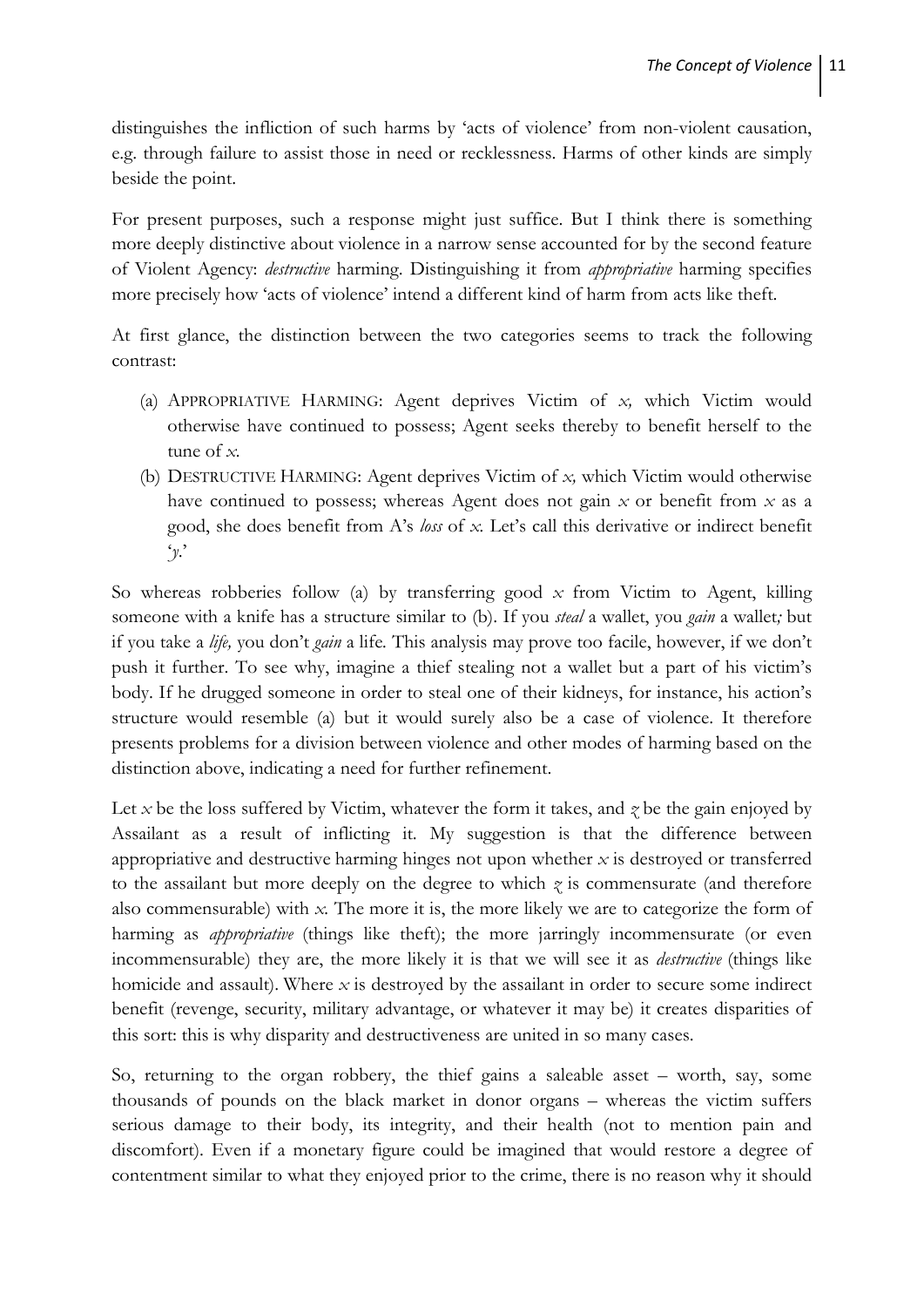necessarily match the assailant's profit. But there is also a qualitative difference between the commercial asset gained and the loss of well-being suffered by the victim. It's trickier if we imagine the thief to be the transplant beneficiary herself since in that case she aims eventually to gain something that her victim loses*.* But even then, the value of *x* is *greater than* the organ as such; it also includes the bodily integrity that the attacker violates by cutting into it and thus forcibly removing the organ. And in any case, arguably even insofar as the perpetrator seeks ultimately to regain a good that their victim will lose (health; longevity), it is not acquired in the act of violence itself, which only affords the means to achieve it. To that extent,  $z \neq x$  even if  $z$  will eventually be used to achieve the equivalent of (part of)  $x$ .

So just like other bodily violations, organ robbery involves double intent *and* destructive harming. The category of violence might therefore seem to be drawn conjunctively by this pair of characteristics. By way of contrast, let's return to hacking. I remove funds from your account and spend them. In that case,  $\gamma = x$ ; they are essentially the same. If this seems likely to be a fairly uniform feature of many kinds of theft, then we can say that whereas they express a double intent, they generally omit the destructive harming that is characteristic of Violencei. It seems possible, then, to draw a reasonably clear division within the category of harms resulting from double intent distinguishing those that are Acts of Violence; from others such as theft even if, as I suggest, they are close relatives.

Before I turn to exploitation and slander, I need to add a caveat. While *x* and *z* might be materially identical in many, perhaps most, robberies, they won't always be entirely identical*.*  Say Robber steals  $f_11000$  from Victim. Robber is already wealthy but Victim is poor with only £1000 to his name. He is unlikely to be able to acquire more funds in the immediately foreseeable future and there is no insurance to compensate him. In these circumstances, *x*  and *z* are identical in one sense (they are *quantitatively commensurate*) but in another they aren't (they are *qualitatively incommensurable*). Robber's enhanced power to acquire luxury goods is not equivalent, we may say, to the means of escaping imminent starvation or significant privation for Victim. It might be, then, that robberies sometimes may be interpreted as cases of appropriative harming on one level but *also* cases of destructive harming on another. If so, then we might want to argue that whether or not a particular case is also properly an act of Violencei depends partly on contextual factors. At the very least, it may justify using term *violence* metaphorically to capture fully its moral significance.

Exploitation might also be seen as involving double intent and yet be distinguishable from Violencei but it is likely to vary according to type and degree. Consider two types:

- 1. SURPLUS VALUE: Whereas most people will accept some form of paid employment, at least as a necessary evil, exploitation occurs where more value is taken from workers than they are compensated for.
- 2. SERVITUDE: Exploitation involves taking advantage of someone's relative social vulnerability to force them to undertake labour they wouldn't otherwise have been willing to perform (or had independently good reasons to perform).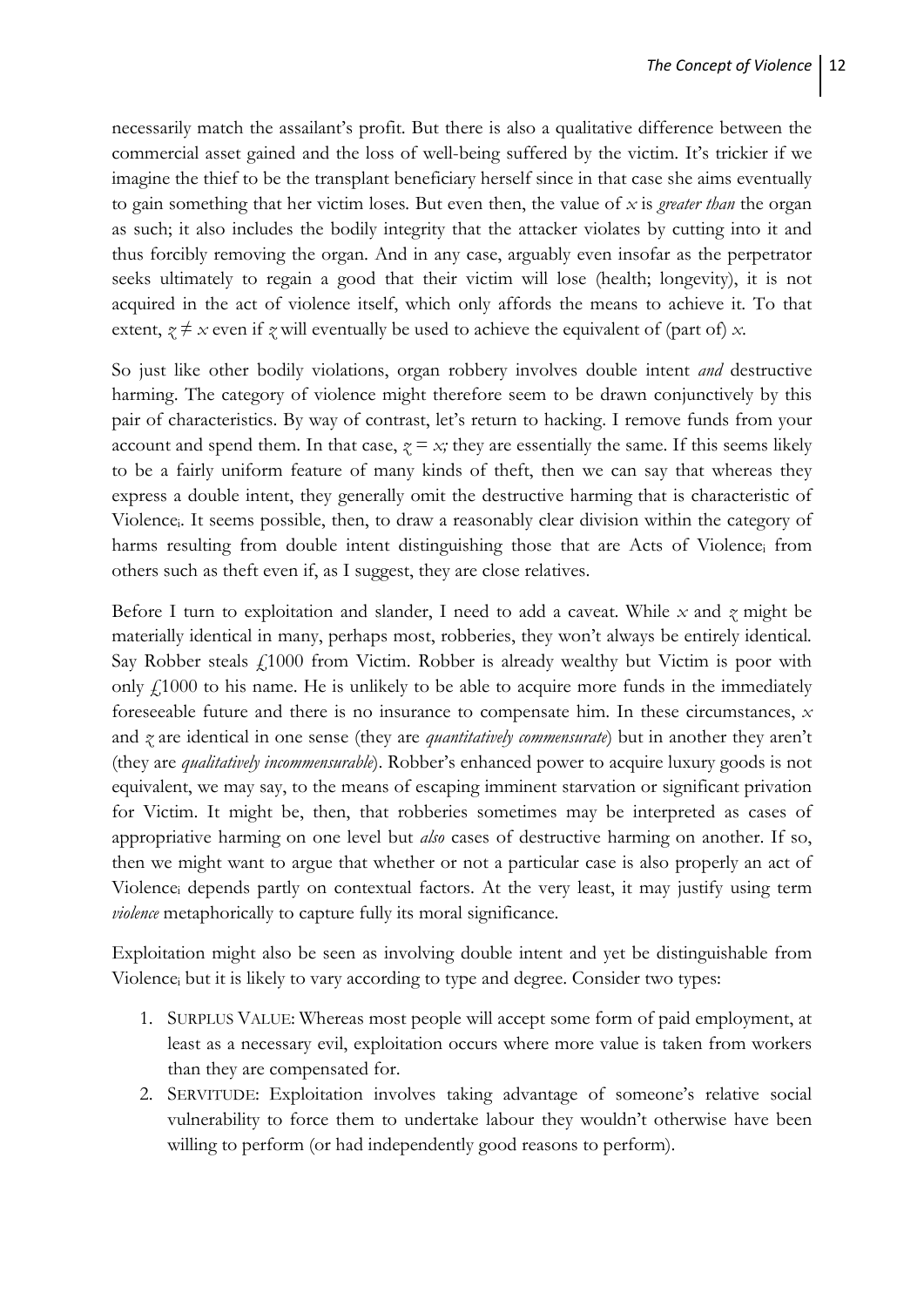On this description, SURPLUS VALUE takes something from the victim (*x*) that directly constitutes a benefit to the agent. As a case of appropriative harming it is therefore relatively straightforward to distinguish it from paradigm cases of Violencei. But what about SERVITUDE? At its most intense, it amounts to slavery. Should slavery too be interpreted as a purely appropriative mode of harming or is it destructive and, hence, a candidate case of Violencei?

Slavery lies right on the border between the two categories. On the one hand, it resembles an appropriative harm in classic cases. The ancient Greek practice, for instance, is sometimes interpreted (e.g. Arendt 1958, chapter 5) as an institution intended to liberate citizens from the burden of labour, supporting their enjoyment of a free and dignified life from which slaves are simultaneously excluded. Insofar as in this picture labour is, in a fairly literal sense, *taken from* its victims and appropriated by its beneficiaries, then we might say that  $x = \zeta$ . But this oversimplifies things.

To begin with, as well as being deprived of the benefits of their labour, slaves are harmed in being forced to undertake toil that they wouldn't otherwise have chosen or had reason to choose. Moreover, the victim is also deprived of *freedom* in a sense that is distinguishable from the substantive loss of labour as such (see Pettit 1997). To describe *freedom* itself as the substance of both *x* and *z* can really only be figurative, not literal: the citizen doesn't literally gain *the slave's freedom* any more than someone killing an assailant in self-defence literally *gains the life of his attacker.* On both scores, then, *x* turns out not to be the same as *z.* On the Double-Intent Account, therefore, slavery should be interpreted as a form of opportunistic violence in which the social vulnerability of the victim is exploited as a means of ensuring non-resistance for purposes of inflicting a harm that is essentially destructive.

I'll say more about the connections between Violencei and domination / vulnerability in the last part of this section. But first, one type of case that remains problematic is that of slander since the agent inflicting harm in this way doesn't seem to carry off *x* as an asset. If it can involve both double intent *and* destructive harming, it would at least sometimes belong *within* the category of violence on the Double-Intent Account. Imagine, for example, someone lying to the head of a primary school that its janitor was rumoured to have a history of downloading child pornography. If the slanderer knew that this would cause him to lose his job, it is hard to see how it differs in any significant way from other ways of intentionally [1] inflicting destructive harm [2] by means chosen to deprive the victim of a means of defence. If it seems like a counter-intuitive extension of the category of violence, however, the fact that this sort of malicious harming is widely known as 'character assassination' reflects the deeper intuition that it has all the characteristics of violence, even if it seems like a 'soft' variant.

On the other hand, while slander might be exploited as a *means* of violence, it perhaps frequently bears greater affinity with modes of appropriative harming like theft. Consider the nature of the good  $-x$  – that slander sometimes seems to *destroy*, namely, reputation and relative esteem in a social group to which one belongs. Keeping this in mind, we may say that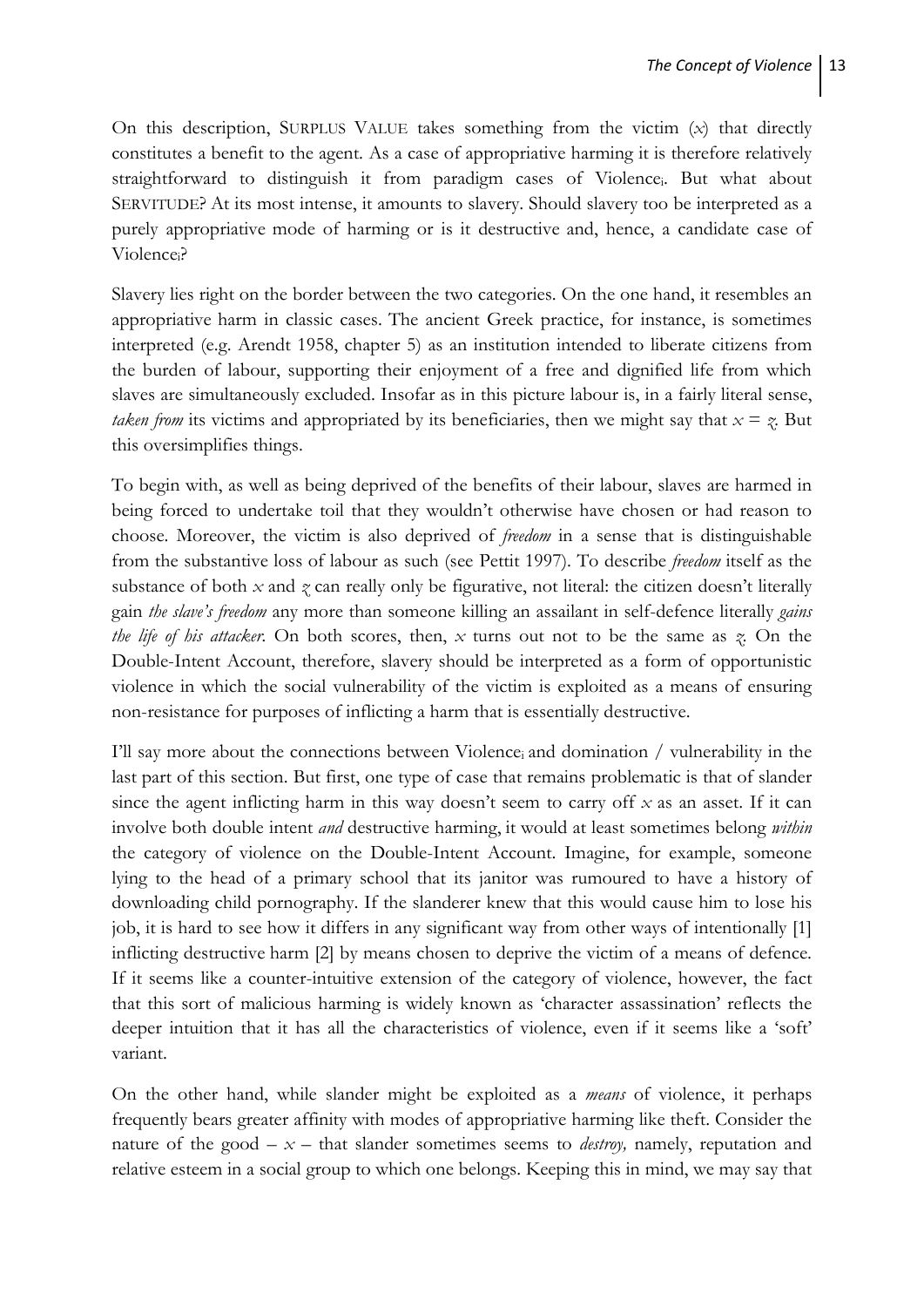where I bring someone down in reputation through backbiting, I don't simply deprive them of some good; nor, furthermore, do I destroy an asset without gaining part of it. Provided I am a member of the social group within which reputation and status is awarded, my victim's loss is also a relative gain for me and others. If slander is directed towards altering status between rivals, then it has something in common with other cases of appropriative harming: I deprive you of *x* (elevation in relative status) in order to gain *z* (elevation in relative status); hence, *x* is at least commensurable with *z.*

### *Violence, vulnerability and domination*

Before responding in the next section to some further objections, I want to say something about the important connections this account identifies between violence and the cluster of concerns that theorists analyze through the terms *security, vulnerability,* and *domination.* This will contrast it with rival approaches towards the analysis of violence in IR as well as helping specify more fully the significance of *necessity* and the *possible.* 

Feminist IR theorists sometimes speak of a 'continuum of violence' to characterize the ways in which women suffer exposure to wrongful harm in contemporary global politics. Jacqui True, for example, writes of

the multidimensional continuum of violence [which] extends from violence in the home, to the structural violence of poverty, to the ecological violence associated with the depletion of our planetary resources and natural disasters, to the violence of war and its aftermath, which has conventionally been the exclusive domain of "security studies" (True 2012, 5).

Assimilating various kinds of oppression, harm, and injustice under the heading of 'violence' in this extended sense lends rhetorical force to an analysis emphasizing their interrelationships.

The same move, however, arguably runs the risk of sacrificing an ability to distinguish between different things. I think it better to reserve the term *violence* for those types of action categorized as such by the Double-Intent Account and to distinguish them from the background conditions of inequality that render Violence, 'possible' (Young 2011, 61; cf Tickner 1992, 57-8). Doing so helps bring out more clearly the important functional relationships between, on the one hand, the occurrence of violence in a narrow sense and, on the other, the vulnerabilities arising from political economy (True 2012), the material and normative composition of international society (Deudney 2007; Clark 2013), and background conditions of oppression within particular societies (Young 2011). Insofar as all create vulnerabilities exposing people to arbitrary interference from those to whom the same structures grant relative power, they are forms of what republican political theorists call *domination.* 

*Domination* is crucial to violence on the account I offer. One person may be said to dominate another when they are enabled by a position of social power to interfere with them arbitrarily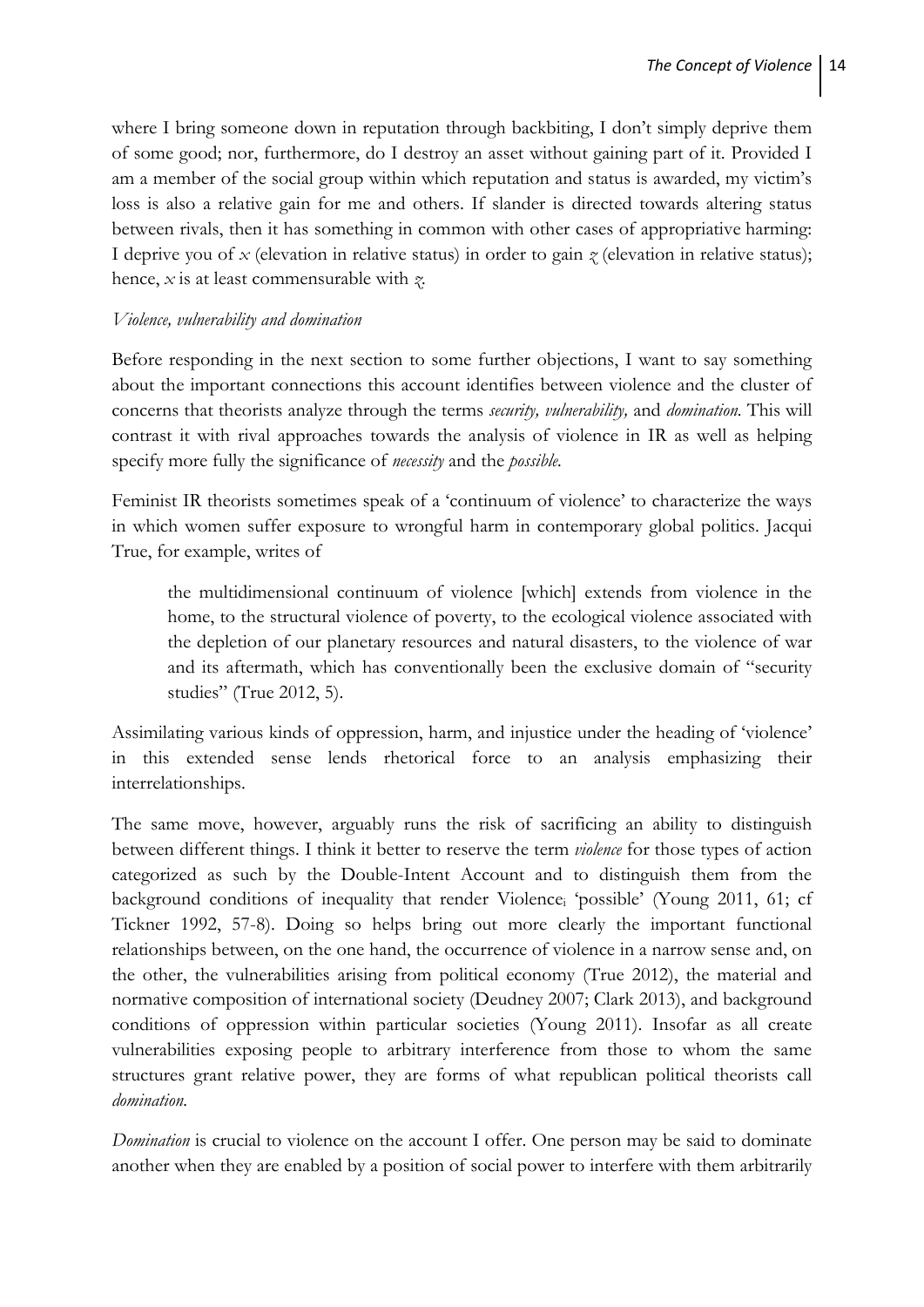and without obstruction (Pettit 1997; Lovett 2010). As John Locke characterizes it, the most intense form of domination occurs where a 'master' possesses the ability to choose whether his 'slave' lives or dies:

And hence it is that he who attempts to get another man into his absolute power does thereby put himself into a state of war with him; it being to be understood as a declaration of a design upon his life. For I have reason to conclude that he who would get me into his power without my consent would use me as he pleased when he had got me there, and destroy me too when he had a fancy to it...(Locke 1988, *Second Treatise,* chap III, paragraph 17)

This passage portrays precisely the kind of relationship that paradigm cases of Violence; are intended to establish between attackers and victims.

All the techniques discussed in the first part of this section seek to place their victims in a position where it is (close to) impossible for them (or others) to resist. In a word, therefore, we may say that *violence* on this account typically combines a force multiplier with a *dominance*  multiplier*.* But whereas republican theory is centrally concerned with more enduring social relations of domination within and between states (Pettit 1997; Deudney 2007; Lovett 2010), those created as part of an act of Violencei are usually transient and ad hoc, lasting just long enough to inflict the harm. In various ways, both standard and non-standard cases of Violencei exploit speed, distance, secrecy and/or surprise to create more or less fleeting moments in which the vulnerability of its victims to the attacker's will and, hence, to the harm they wish to inflict is intensified (on *defencelessness,* see Cavarero 2009, chap. 8; Deudney 2007, 27)*.*

Violenti techniques harness domination in three different but often complementary ways. In 'opportunistic' forms (I) perpetrators target people already rendered vulnerable and exploit it as part of a technique of Violencei. As an extreme case, for instance, assaulting someone paralyzed by illness would clearly be a case of violence, however calmly and slowly the harm was inflicted (cf. Cavarero 2009, 31). But more generally, vulnerabilities created by wide differentials of wealth and power or permitted by political or legal conditions that fail to protect individuals, classes, or states all contribute to greater or lesser degrees to opportunistic violence (Tickner 1992; True 2012; Clark 2013).

Domination is experienced by its victims (whether states or persons) as an asymmetric vulnerability to interference. As such, the more intense it is, the more it excludes in advance any means to resist interference or evade harm, thus reducing the effort *necessary* for a Violent Agent to achieve their second intent. Established domination is therefore likely to make Violencei *possible* across a wider range of cases by those it empowers. Richard Kraut, for instance, writes that Greek slaves 'could not take legal action in the courts, and were therefore vulnerable to beatings and maltreatment from their masters' (2002, 280). To kill a slave, the slave-owner might still need to employ one of the standard and familiar techniques of Violencei, but his assurance that the slave will be unable to self-defend is greatly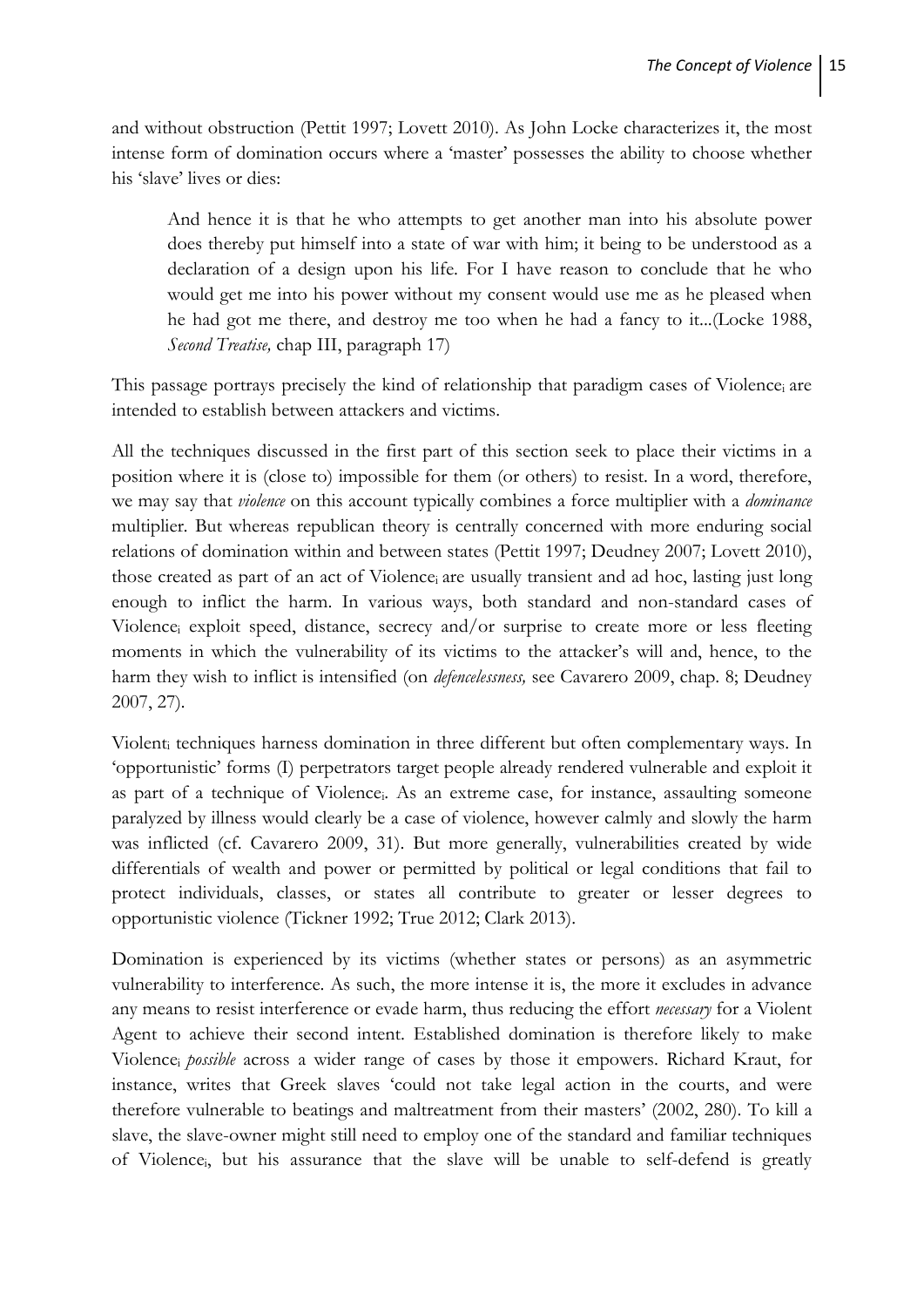strengthened their social relationship as defined by background norms. Contemporary violence against women too is likely to exploit opportunities opened up by material inequality and by forms of domination underwritten by the normative composition of gender relations (Tickner 1992, 58; True 2012).

Violent Agents can thus exploit the established relations of domination that republican and feminist theorists analyze by incorporating them within techniques of violence. They can also operate (II) by advance preparation. If a serial murderer drugged their victims before killing them, then we should see it as the part of their 'technique' for closing the response window. Someone might object that this suggests that the act of, say, slowing inserting a knife in someone's side in such a case (discussed in Harris 1980 and Stone 2012) would not *itself* be an act of Violencei but only part of one. But this merely reflects the familiar idea that similar acts differ in meaning depending on context: whether the cut of a knife is a case of Violence. depends on whether it is part of a surgical intervention in a medical emergency or an attempt at grievous bodily harm. Issues of intention, consent, and domination are vital to the way we interpret the act narrowly defined.

Adriana Cavarero singles out torture as exemplifying the way defenceless victims may be 'produced' (2009, 31) but the Double-Intent Account suggests that this occurs in all familiar techniques of Violencei which harness a dominating relationship in the third way: (III) punching, shooting, bombing and so on, all aim at *creating* a momentary, radically intensified relationship of domination and inflicting the intended harm (more or less) *simultaneously*. This may occur with or without prior vulnerabilities. In war, for instance, as Clark argues, normative regulations generate 'categories of the vulnerable' through the 'language of proper targets, and gradations in the liability to be killed' (2013, 43) which privileges opposing combatants by rendering mutual Violence, impunible while depriving them of peacetime protections. Whereas the relationship is sudden and transient across a wide range of techniques, methods like laying siege to a target population or blockading them, by contrast, seek to maximize domination over a longer duration. Where essential goods are denied, the intention might simultaneously be to produce a defenceless subject *and* inflict harm (by means of starvation, for instance) as well as rendering them maximally vulnerable in preparation for armed attack (cf. Weizman on Wallfare in 2012, 80-1 & chap. 3; also Mbembe 2003, 28-30). Sieges and blockades may be described as acts of *violence* on this account insofar as they are intended to inflict destructive harm by means intended to deprive targets of any means of resistance to it, rather than by the presence or absence of 'armed force' as such. Likewise the use of sanctions: arguably these may or may not aim precisely at destructive harm to their targets. If so, the distinction between violent means and those that are not violent therefore draws a different line from the one marked by the UN Charter's differentiation between means of enforcement excluding 'armed force' (art. 41 including sanctions) and those requiring it (art. 42 such as 'blockade').<sup>[13](#page-17-0)</sup>

**.** 

<span id="page-17-0"></span><sup>13</sup> My thanks to Joseph Nye, Jr for pressing me on this application of the theory.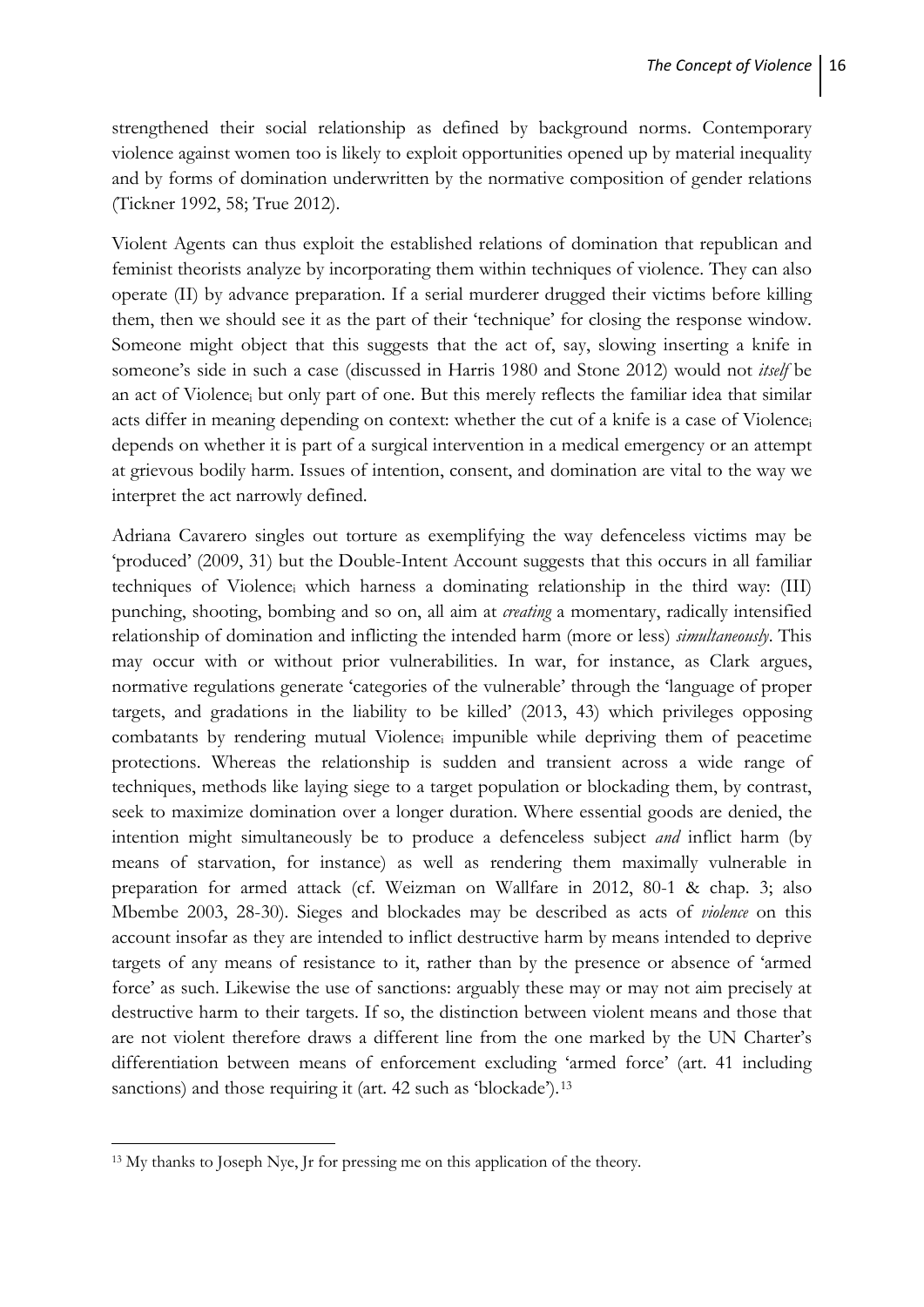Asymmetries of power / vulnerability therefore permit agents to project harm towards potential victims, increasing the chance that they will suffer violence. But *vulnerability* is *not violence as such,* on this account*,* which occurs only once an agent exploits, intensifies, or creates radical asymmetry through Violent Agency. This is expressed in acts designed to deepen the victim's vulnerability drastically by increasing the degree to which the agent dominates them to whatever extent remains *necessary* to harm them destructively (and to whatever extent it is *possible* for the agent to do so).

## **At the margins of violence**

Objections to which the Double-Intent Account must respond arise along four lines of argument: first, that it is over-inclusive, encompassing *any* serious attempt at harming; second, that it under-includes by excluding acts that are 'violent' due to their *foreseeable* but *unintended* consequences; third, that it implausibly excludes cases of consenting violence; and fourth, that it faces what I will call the *defence* and *futility* objections.

### *Over-inclusion*

First it might be asked whether Violent Agency (as I define it) doesn't occur in *any* attempt conceived in earnest (what John Locke called a 'settled design') to harm another person. Isn't it true that anyone truly resolved on harming would try to eliminate their victim's means of resistance? And if so, wouldn't Violencei become equal to *all serious attempts at harm*?

In general, while Violence<sub>i</sub> may be an efficient and, consequently, a common way to realize a settled design to harm, it isn't the only one. Consider two alternative courses of action that someone – call him Godfather – might take against a man who had previously wronged him, say, by killing Godfather's beloved relative. Godfather wants 'justice' and has the option, first, to use his private investigator to help bring charges (by the legitimate means of gathering evidence) and help secure criminal conviction and, hence, the death penalty. Or, second, he could exact revenge directly by planting a bomb in the man's car. Let's imagine that in the circumstances both means of harming had the same probability of success (due to the strength of the evidence or the difficulty of organizing a reliable assassination). The man might be lucky and escape either, but one vital difference between them is that, whereas proceeding against the man through a court of law affords him an opportunity to defend himself, planting a bomb does not. This is why, although either could issue from a clear, settled intent to harm, the latter is a case of Violence; while the former isn't (even if, for contingent reasons, the odds are the same either way). By contrast, were the Godfather's investigator instructed to manufacture false evidence and destroy material helpful to the man's defence, then it would no longer be part of a non-violent attempt to secure justice. It would be an act of Violence, writ large, one that instrumentalized the powers of the court to inflict harm while intentionally depriving the victim of his means of defence.

Speech is another medium through which one might intentionally harm another without excluding opportunities for defence though I'll indicate below some ways in which it too might be sometimes be instrumentalized within a technique of Violencei.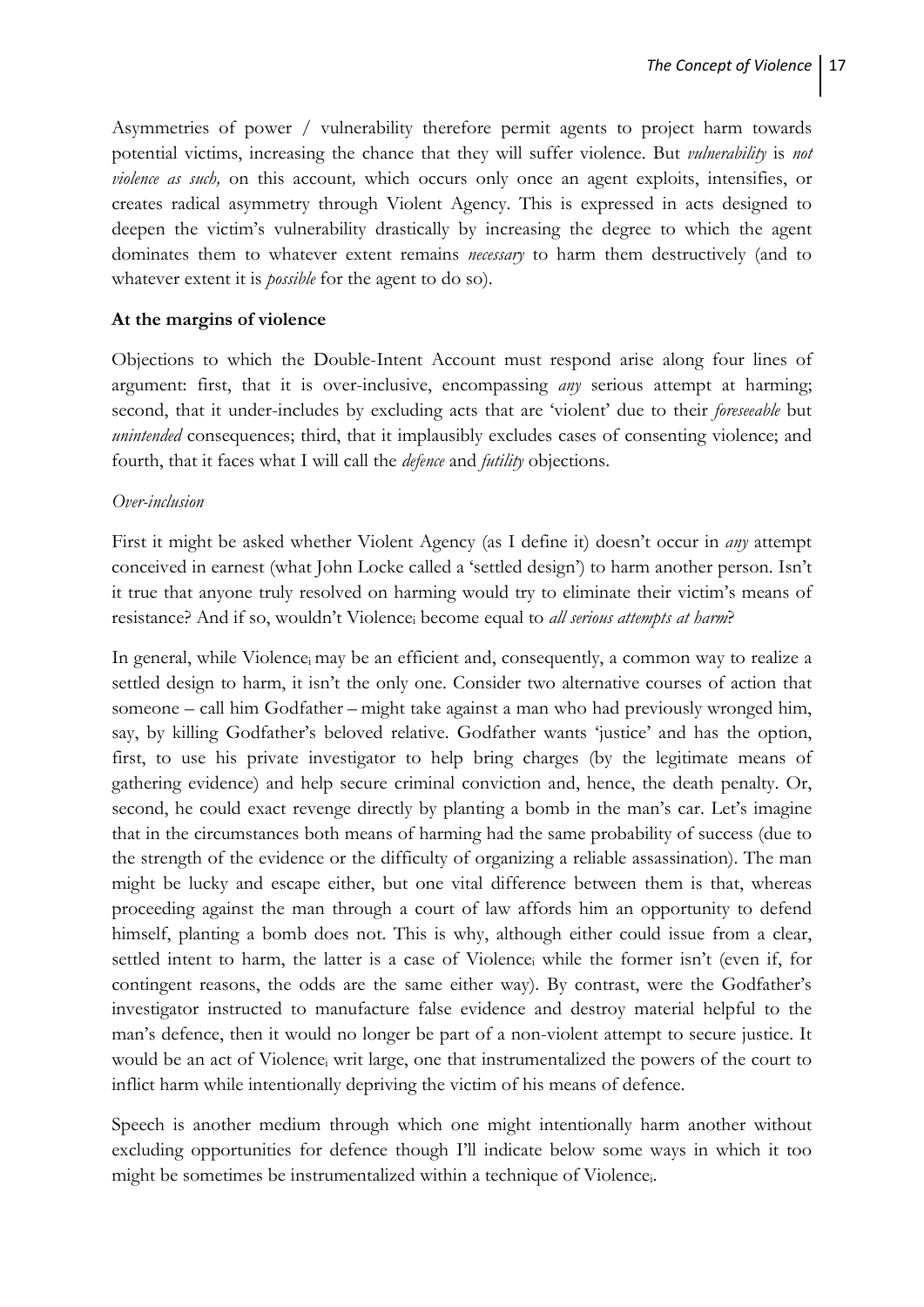### *Collateral harms*

Some theorists argue that describing an act as 'violence' shouldn't necessarily require that its agent *intend* harm. For Vittorio Bufacchi, for instance, the category should include actions threatening foreseeable but unintended harms. Since the Double-Intent Account defines violence by a double *intention*, it is necessary to defend it from this argument.

As illustration, Bufacchi borrows H. L. A. Hart's example of FENIANS:

In 1868 there lay in jail two Irish Fenians, whom the accused attempted to liberate. For the purpose, one of them dynamited the prison wall outside the area where it was believed the inmates would be at exercise. Though the ploy failed, the explosion killed some persons living nearby (H. L. A. Hart in Bufacchi 2007, 75).

This is violence, Bufacchi argues, 'not because the [bomb plotters] intended to kill anyone (they clearly did not), but because the fatalities were foreseeable, therefore the deaths were avoidable' (Bufacchi 2007, 75). Indeed few, presumably, would find it satisfactory to exclude such an obvious example of violence. This seems problematic for an account that takes a specific way of intending harm to be definitional of violence. I'll first offer an interpretation of FENIANS that addresses the difficulty and then seek further clarification from a slightly trickier hypothetical.

Like Bufacchi, I presume that violence encompasses attempts to damage property and other things external to the body insofar as doing so can constitute destructive harm affecting people: as well as destruction of personal property, it includes sabotage of public utilities, spaces, or monuments (see Mandela 2002, 151; in the context of war, see Stone 2012, 105-6). The first line of response to FENIANS is therefore to point out that bombing the prison constitutes an act of violence itself regardless of its unintended consequences. What we might call the Fenians' 'primary act' therefore satisfies the criteria of Violent Agency. If the bombing also killed people collaterally, then we can say on this basis that they died 'as a result of an act of violence'. But while the victims suffered harmful consequences *as a result of*  violence, it doesn't necessarily follow that the Fenians committed *an act of violence against* them. Eliding the two descriptions marks a shift from literal to metonymic description.

To throw into sharper relief the salience of the *primary* – i.e. intended – result in altering the way we describe an act considered as a whole, consider another hypothetical:

POTHOLING: Explorers are trapped in a partially collapsed cave and are running out of oxygen. Rescuers discover that only a carefully managed dynamite explosion will unblock the cave and release them. But the explosion will also unavoidably destroy someone's house near the cave entrance. Its owners haven't consented but the dynamite is detonated, the explorers saved, and the house destroyed.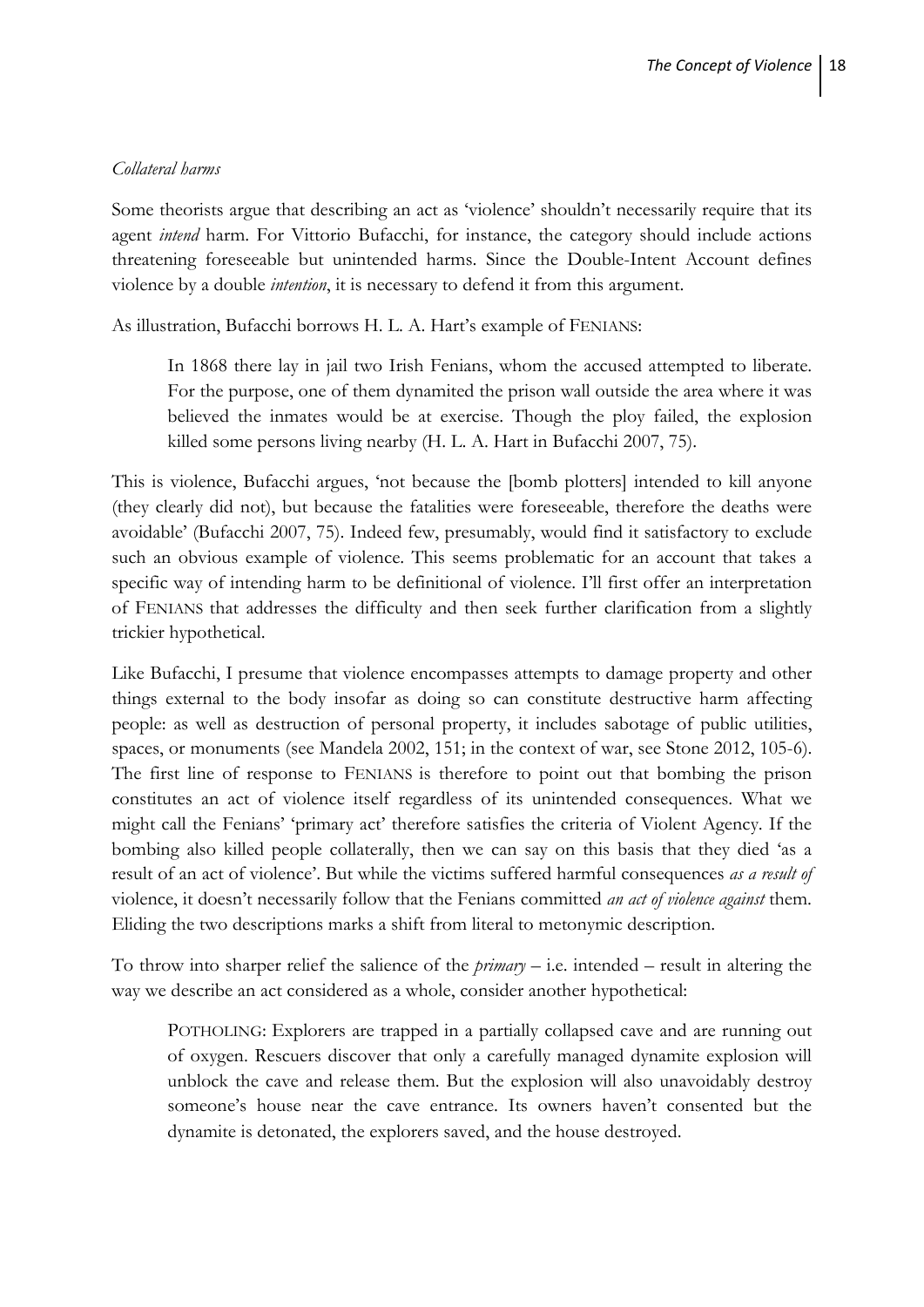As with FENIANS, the owners suffer harm foreseeably and by the deliberate use of classically 'violent' means. But are they victims of an act of violence? The primary act seems intuitively not to merit that characterization, nor does it fit the definition of violence on either the Strict or Double-Intent accounts, so we cannot say that they 'suffered from an act of violence' in the way the Fenians' victims did. But neither, I think, would we say that the rescuers committed an act of violence against them. If so, then foresight of the harm doesn't appear sufficient to make this an act of violence which tends to confirm that intention *is* a prerequisite for that description.

I want to anticipate a second line of response to FENIANS that some might think appropriate according to which Violent Agency should also encompass at least some cases where *reckless* behavior threatens harm in such a way as to close the window of opportunity for defence. Think, for instance, of the casualties in Tripoli, 2011, caused by rebels firing their guns into the air in celebration of victory (a practice sometimes called 'celebullets' (Zeiton 2011)). Should we describe these gestures as 'acts of violence'?

While these actions were vanishingly close to acts of violence, I think they were nevertheless different in a significant way. The gunmen used a technology *originally* designed to threaten harm *and* to narrow their targets' response window and, although unintended, their manner of using it risked fulfilling that original design. However, I don't think it a trivial matter that the rebels acted in a way that was not intended to cause harm. For sure, an elementary sense of physics (and of responsible behaviour) might have indicated that the risks to bystanders were unacceptably high and their actions were probably reprehensible. But they didn't involve Violent Agency and are therefore more accurately described as acts of 'callous recklessness' rather than of 'violence'.

In this respect, the Libyan rebel is comparable to a drunken driver. Both know the potential of their instrument for serious harm; both, we'll assume, (ought to) realize that the way they use it imposes an unacceptably high risk on others; both (ought to) recognize that they are using it in a way that serves no purpose of sufficient moral value to countervail against this risk; both, therefore, act irresponsibly and may rightly be seen as culpable if they do in fact harm others as a result (and even, in a lesser degree, if they don't). Now, I think at least some of those who would have wished to describe the rebels as *literally* being engaged in violence would nevertheless agree that if we said the same about the drunken driver we would be speaking *figuratively* (if not downright inaccurately). But if both actions involve essentially the same sort of recklessness, then why distinguish between them in this way?

It can't have to do with differing degrees of risk because either might be worse depending on circumstances. I therefore suspect it has to do, once again, with metonymy. The rebel's gun is an instrument originally designed to serve Violent Agency; and in the celebrations, its use for *other* purposes nevertheless poses risks similar to those it was designed for (even if perhaps to a different degree). It seems natural, therefore, to characterize the rebel's actions as 'violent' figuratively and, because of their close resemblance to Violencei, it is easy to mistake metonymy for literal redescription. The relationship between the drunken driver's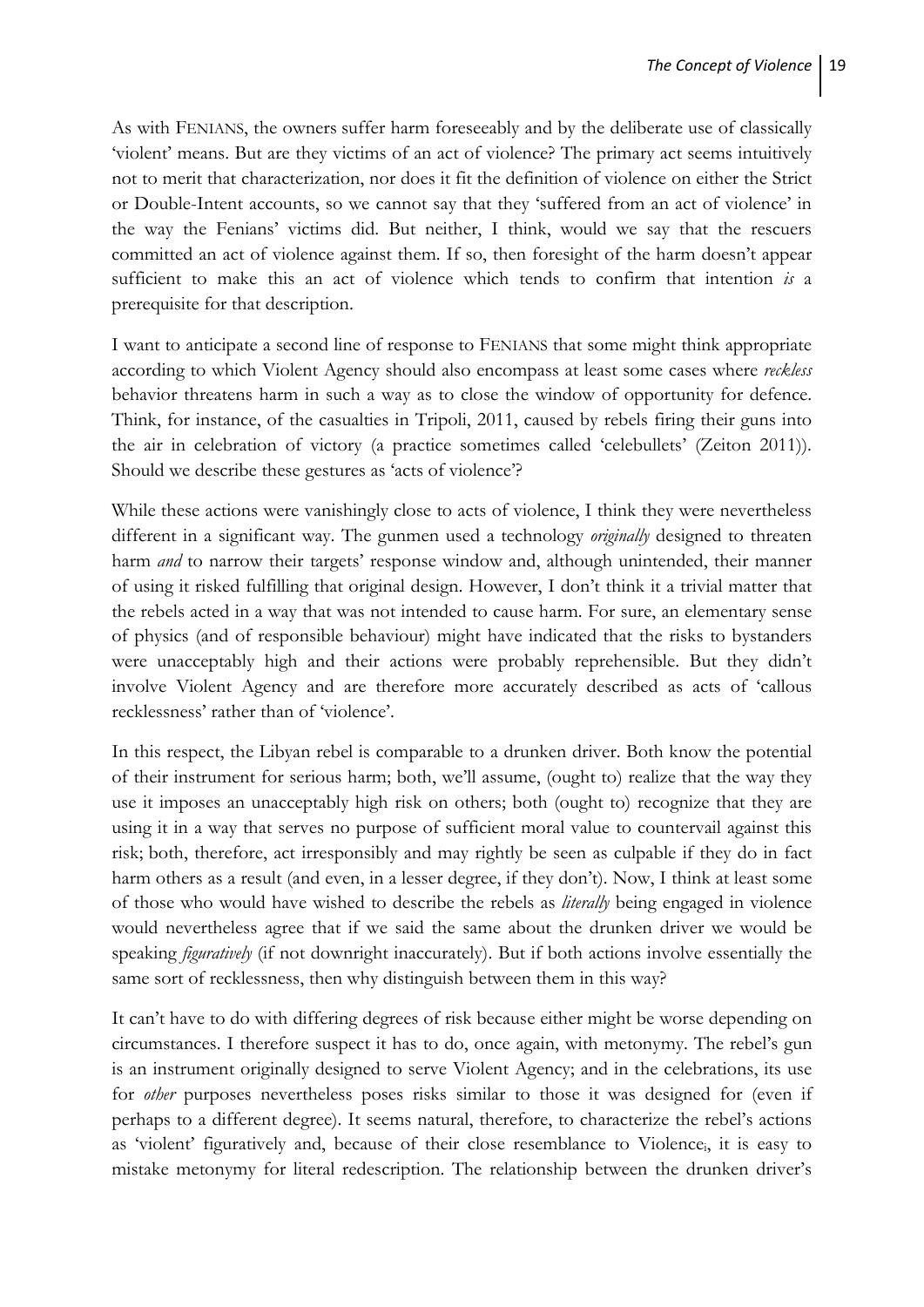actions and a true case of Violencei, however, is less direct, so redescribing it as such is more obviously figurative.

On the Double-Intent Account, therefore, when civilians suffer harms as a side-effect of permissible attacks in war, we shouldn't say, strictly speaking, that *the agents perpetrated acts of violence against the civilians* but we can certainly say that *the victims suffered as a result of acts of violence*. (This is true, incidentally, of any definition of violence that makes the *intention* to cause harm definitional of the act (including variants of the Strict Conception).) In this respect, it tracks the logic of the Doctrine of Double Effect (DDE) quite closely. But I'll indicate in the final section one way in which the Double-Intent Account might also add further weight to the burdens of responsibility that the DDE imposes on combatants in war.

# *Harming by consent*

**.** 

To illustrate the *consent* objection, imagine two friends agreeing to take turns hitting each other; each also agrees not to resist the other.[14](#page-21-0) This is a clear case of violence but since neither has to evade the other's defences, the objection goes, the Double-Intent Account must exclude it. But I don't think it does. Consider, by way of a response, what might motivate such an unusual agreement:

- a) PAIRED SADISTS: Each wants to hurt but without the desire to *be* hurt; *or*
- b) PAIRED MASOCHISTS: Each wants to be hurt but without the desire to hurt.

In PAIRED SADISTS, the relationship is a contracting one in which each agrees to receive an unwanted injury in exchange for the benefit of *inflicting* one. It is a peculiar case, therefore, of *opportunistic* Violencei: each exploits something about the circumstances of the other to lower their guard, namely, their compulsive desire to inflict pain. Consenting to endure a punch is thus a means by which each realizes the second part of double intent. The case only seems problematic for the Double-Intent Account if we assume the contract is external to the violence. Once we view it as *a constituent part of* the violence, it is clear that SADISTS intend *both* [1] destructive harm and pursue it by means intended [2] to eliminate or evade the other's defences.

Whereas PAIRED SADISTS belongs squarely within the category of Violencei, PAIRED MASOCHISTS is more ambiguous. On the one hand, if both *want* to be hurt – for instance, if each somehow experienced pain as a source of exhilaration – we might question whether either is really harmed at all. And if neither inflicts harm, then neither commits Violencei. If this judgement seems perverse, then compare voluntary euthanasia. Where physicians end the lives of patients seeking to avoid a protracted, more painful death, one could surely deny that they thereby commit acts of *violence*. One reason for this, presumably, is a doubt that killing someone, in such cases, really inflicts *harm* rather than, as some argue, a 'benefit' (summarised in Young 2015). PAIRED MASOCHISTS might then be interpreted along similar

<span id="page-21-0"></span><sup>14</sup> My thanks to an anonymous referee for suggesting this sort of counter-example.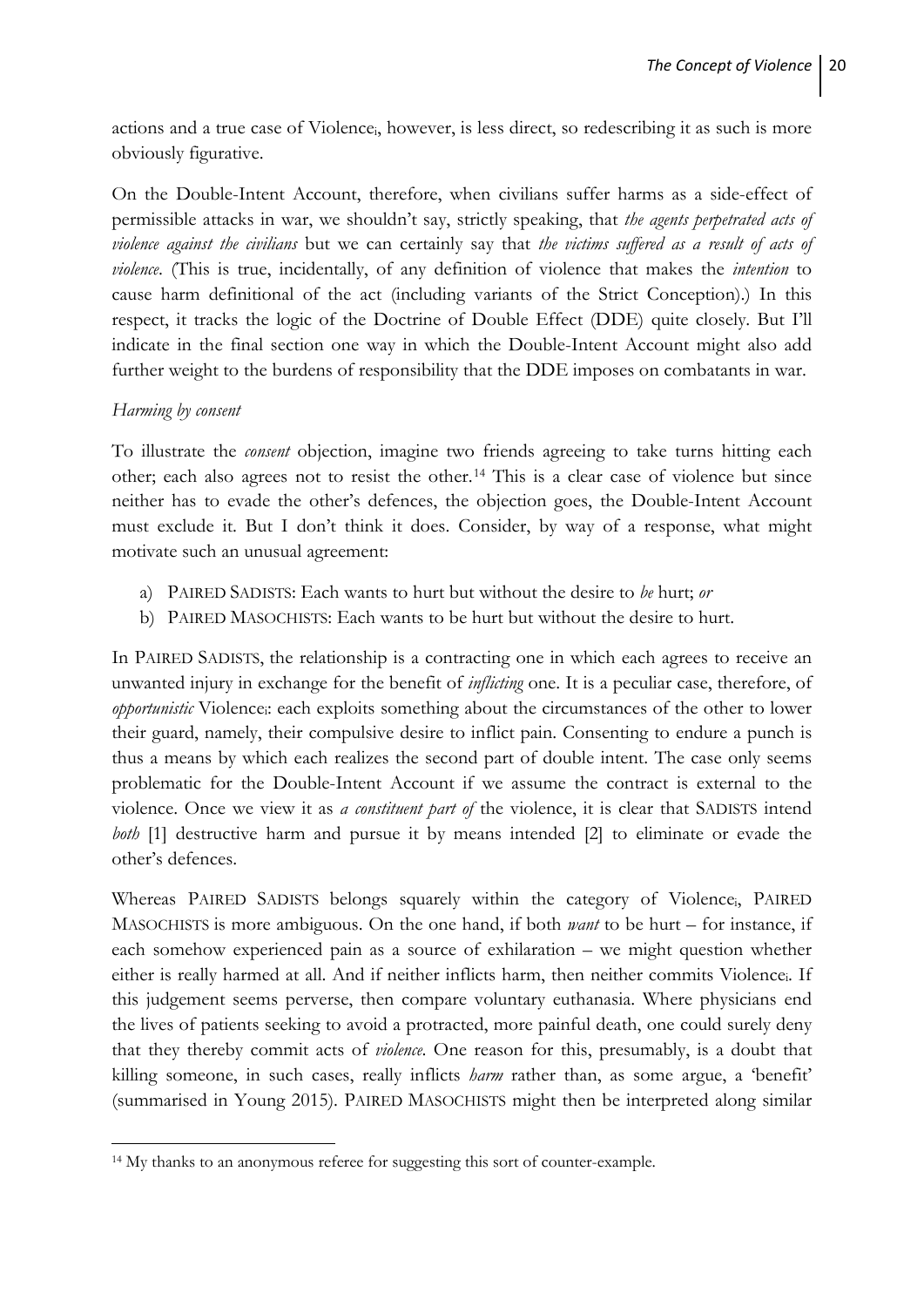lines, mutatis mutandis. If pain is experienced by each as a benefit, then, by inflicting it, the other acts more like a physician tending to the other's needs than a violent assailant in the moral sense of the term.

But perhaps, on the other hand, the MASOCHISTS do not precisely *enjoy* pain but suffer from crippling feelings of guilt that can only be assuaged by inflicting genuine suffering (Feinberg 1984, 115). In which case, we might be more inclined to a second interpretion. Both MASOCHISTS and suicides of various kinds might be seen as engaging in Violence; if we distinguish more sharply between what they destroy (*x*) and what they hope to gain (*z*). Take a genuine case of voluntary euthanasia sought by someone with terminal illness first. We might want to say that this is not an act of violence because of (a) consent and (b) the putative benefit to the patient. But I suspect this to be a distraction arising from focusing on the *physician* as agent. In the best case, presumably, the physician is merely an accessory, whereas the principal agent is the patient. The question then isn't whether the physician commits an act of violence, but whether the patient does. If we follow the analysis from section 3, it is possible to argue that the patient intends destructive harm insofar as he hopes to benefit from one thing, the relief from continued pain (*z*), by depriving himself of another, continued life (*x*). As for the second part of double intent, as Ludwig Wittgenstein once remarked, 'anyone who has visualised what is in practice involved in the act of suicide knows that suicide is always a rushing of one's own defences' (quoted in Monk 1991, 187). If true, it reflects the idea that even where the agent is also the patient, there will be a need to engage in conflict with oneself, suppressing intentionally one's instinctive tendency to block a threat. So, with both destructive harming and double intent in place, it is possible to see suicide even in the best case as 'Violence' (which presumes nothing about its permissibility).

Turning back to PAIRED MASOCHISTS, whether compelled by guilt or by a pleasure derived from pain, their arrangement can be interpreted in terms similar to that between the patient and the physician. Even if they find pain or injury desirable, they may still need to storm their own reflexive defences in order to bring them about. Partnering helps overcome the problem: while each must still suppress an instinct to raise an arm in defence, both enjoy the assistance of another who is willing to throw the punch at sufficient speed to inflict the desired injury. So, as with euthanasia, the masochists may be seen as engaging in Violence, insofar as each recipient of a punch is also its author (with the other acting as accessory). As such, each intends [1] a harm to himself by an elaborate means [2] of overcoming his own defensive reflexes; *z,* the gain each enjoys (relief from guilt; exhilaration) differs from *x* what each deprives himself of (freedom from injury and pain).

### *Defence and futility objections*

To illustrate the *defence* objection, consider two hypothetical cases. In the first, GUERRILLAS attack a military compound and try to kill as many soldiers as possible, realizing that they will themselves be killed in doing so. Or, similarly, imagine SOLDIERS being sent over the top of a trench in World War I, and running with guns blazing into enemy fire. They know they have little chance of harming the enemy and every chance of being killed. In both cases,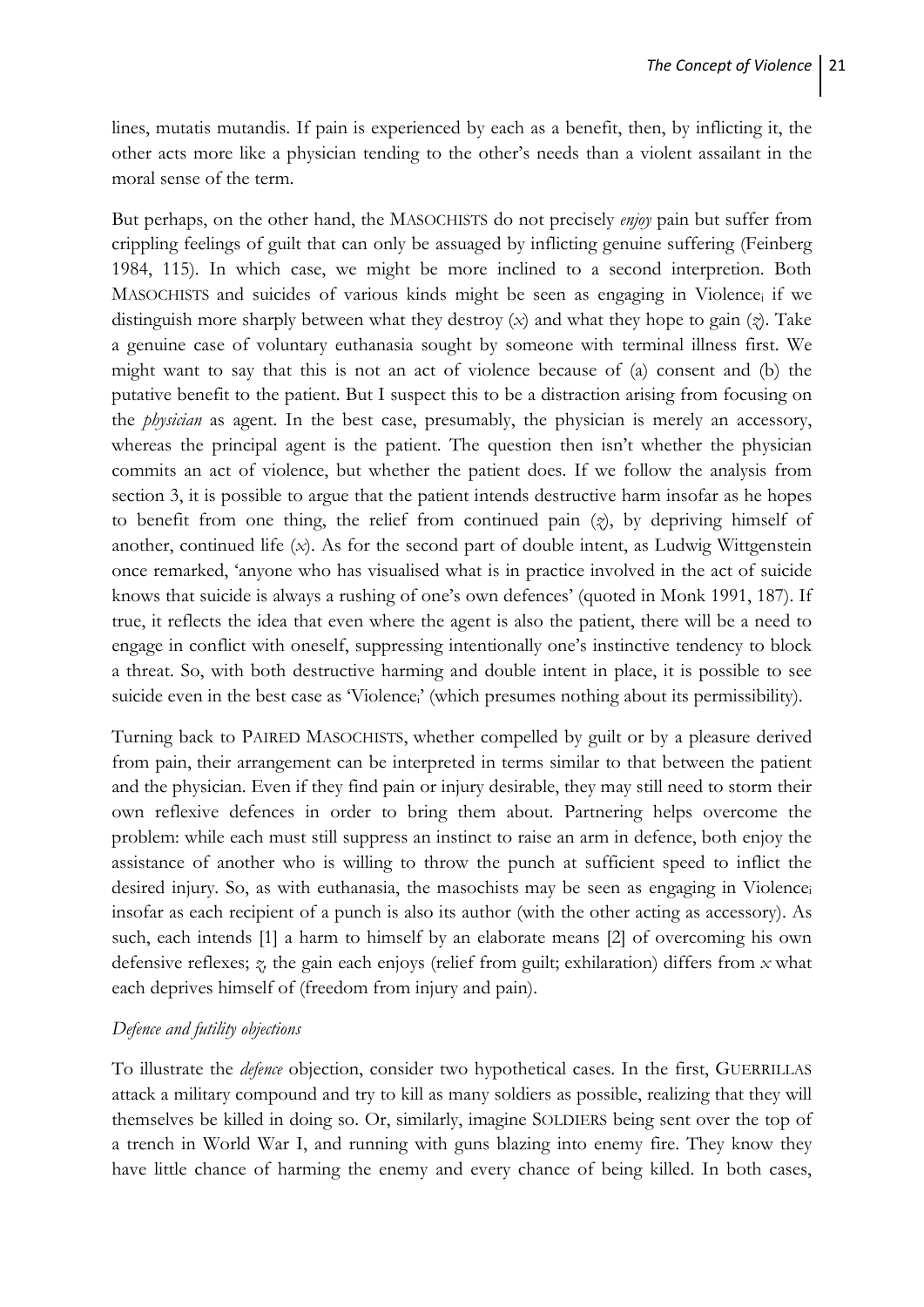since the agents are all killed, it might seem that the targets' 'defences', on one possible understanding of that term, remain intact, rendering the second intent moot (call this the *defence* objection); in the second, the absence of any reasonable expectation of harming the targets destructively seems to render the first intent moot (the *futility* objection).[15](#page-23-0)

Take the *defence* objection first: the word 'defence' is sometimes used ambiguously between two aspects of what someone does in an attempt at 'self-defence'. On the one hand, they defend themselves against the *attack*, by which I mean they block it, prevent it, or deflect its intended effects. On the other, we might say they *defend* themselves against the *attacker.*  Sometimes the best means of escaping an intended harm is to inflict defensive harm on the agent threatening it; hence, defence in the first sense might require defence in the second. On the other hand, where the victim of an attack harms their assailant while realizing that there is no way that doing so can defend against the *attack,* it can be argued (and is often assumed) that the harms are not, strictly speaking, *defensive* (Rodin 2002; Statman 2008)*.* Even if we thought them justifiable, it would have to be for reasons other than defence, strictly speaking, like retribution or to prevent future attacks on others (see Statman 2008). In the Double-Intent Account of Violence, 'defence' is intended in the first sense. This means that in cases such as SOLDIERS and GUERRILLAS, Violencei may be said to have occurred even if the agents had no chance of surviving. As long as they can reliably be said to have intended both destructive harm to their targets and the elimination or evasion of their defences *against the attack*, then the cases satisfy the requirements of Violence; in spite of expecting harm to the attacker.

For a variation on the *defence* objection, consider another hypothetical: TERRORISTS launch an attack intended to provoke their enemies into an indiscriminate counter-attack, radicalizing the affected population and intensifying support for the terrorists. This might be seen as a case where an act of violence is intended to *widen* the enemy's response window rather than narrowing it.[16](#page-23-1) But again, this misapplies the theory. In fact, TERRORISTS aim at *two* assaults against *two* targets and they employ a technique that will realize the double intention in each case. The first targets are those harmed and rendered defenceless by the initial terrorist attack; the second are those harmed and rendered defenceless by a counter-attack engineered by the TERRORISTS.

As regards the *futility* objection, success is not part of the definition of Violencei; nor, for that matter, is '*reasonable* prospect of success.' All that is required is *intent,* and this is satisfied fully where the agent *believes* they have *any* chance of realizing the double aim at all. In the first example, soldiers combine the method of storming an enemy with the use of firearms to evade enemy defences *as far as possible.* That this might not be *as far as necessary* does not render it any the less an act of Violencei. What it means is that the soldiers might engage in an *unsuccessful* act of Violencei.

1

<span id="page-23-0"></span><sup>15</sup> My thanks to the editors of *International Theory* for suggesting these cases.

<span id="page-23-1"></span><sup>&</sup>lt;sup>16</sup> This is another counter-example suggested by the editors.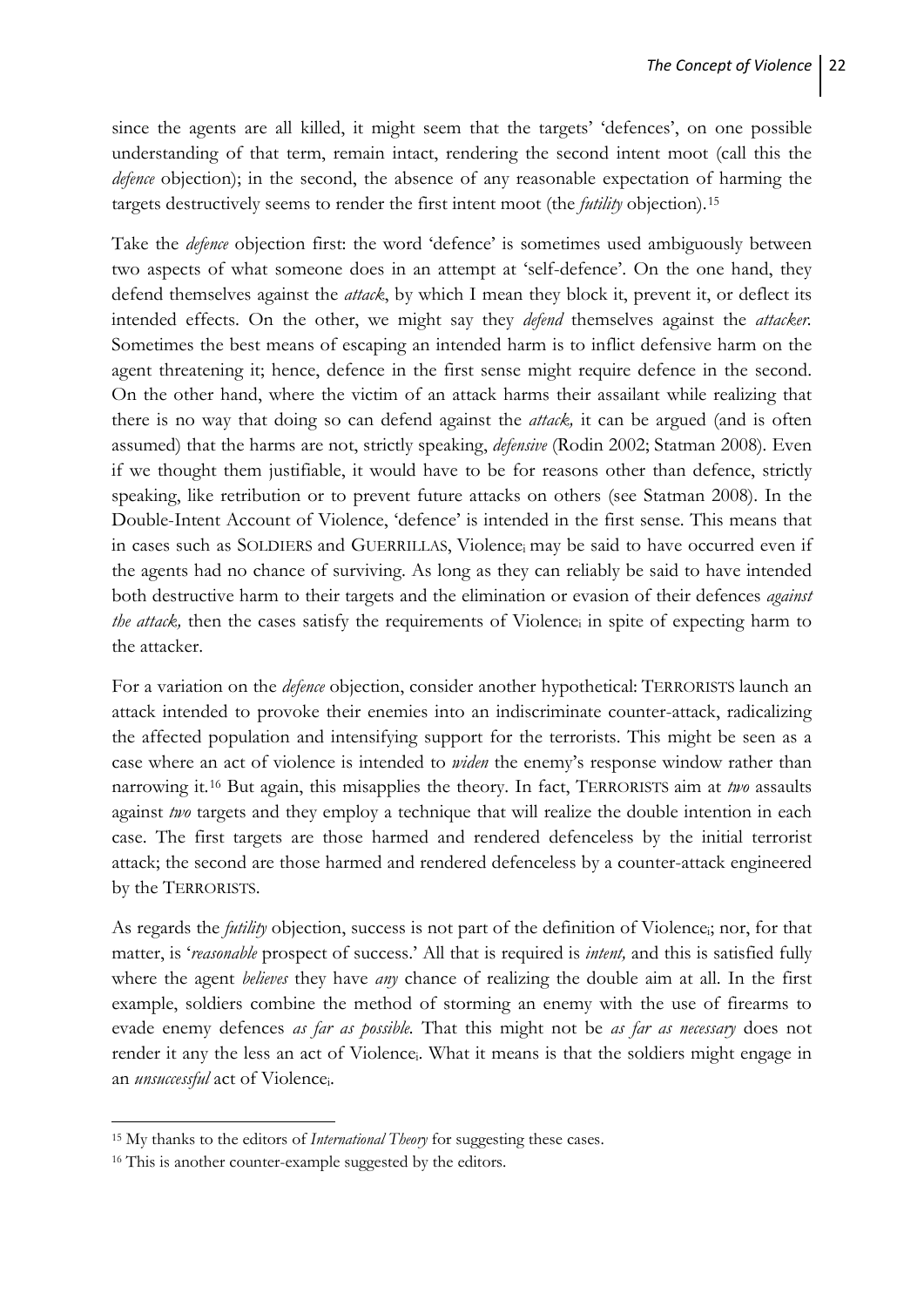### **Conclusions**

To justify the ethics of violence, as I argued at the outset, it is necessary, first, to defend the claim that violent means require a special justification. This demands, in turn, a defence of twin premises on which that claim depends: that there is, secondly, a category of 'violent' things similar enough to each other and sufficiently distinct from other phenomena to form a distinct category (Harris 1980*,* 18; Coady 2008, 41); and, third, that even if they aren't necessarily always worse than anything else, they are nevertheless troubling in a distinctive way (cf. Nielsen 1982, 25; Coady 2008, 42; Audi 2009, 136). These assumptions underpin what Žižek calls the special 'fascination' of violence in the narrow sense exhibited by just war theory and its contemporary relatives (2008, 10). The Double-Intent Account is offered as a means of withstanding challenges to all three. I conclude with some reflections on how it does so and on its significance for international ethics particularly as regards war.

The Double-Intent Account justifies using the term in a narrow sense and helps decide on some tricky cases, clarifying the borders of 'violence.' It also explains the superficial plausibility of the Strict account of Violences with its emphasis on the sensationally 'violent' characteristics that Harris, seemed like a thought unimportant. This is because shutting down someone's opportunity to evade a threat is often best achieved by harnessing forces that are descriptively violent, operating suddenly or even explosively. But this isn't the only way of realizing such intentions and the Double-Intent Account also suggests some modestly revisionary adjustments to the category indicated by the Strict Conception.

First, if violence is defined by Violent Agency, then there is no reason to exclude inflicting psychological harm by means designed to bypass a victim's means of resistance. This permits including the use of sensory overload or deprivation to undermine the psychological integrity of detainees. Granting that, it is necessary, second, to add the more revisionary observation that one way to cause mental distress (sometimes with further severe and enduring consequences) is through speech. Abusive and degrading language might be directed at someone in a loud and sustained manner and in such a way as to prevent them from defending themselves (whether from the sheer force of the attack or from the import of the words used). Or hate speech might be posted anonymously on billboards. As Jeremy Waldron writes, this creates 'something like an environmental threat to social peace, a sort of slow-acting poison' and 'a calculated assault on the public good of inclusiveness' and 'dignity' (Waldron 2012, 4, 5-6). My analysis suggests that the connection Waldron makes here between hate speech and violence might not be purely metaphorical, a thought reflected in various legal judgements in the US concerning forms of speech that might not merit protection under the First Amendment ('fighting words' that 'by their very utterance inflict injury' (Newey 2013, 22)).

Third, cyber-technologies such as computer viruses might also be employed in acts of violence*,* on this account. Thomas Rid argues that cyber-attacks aren't *acts of war* since, among other things, they generally lack the direct relationship with 'lethality' that he regards as definitional of warlike 'violence'; moreover, '[i]n an act of cyber war,' he adds, 'the actual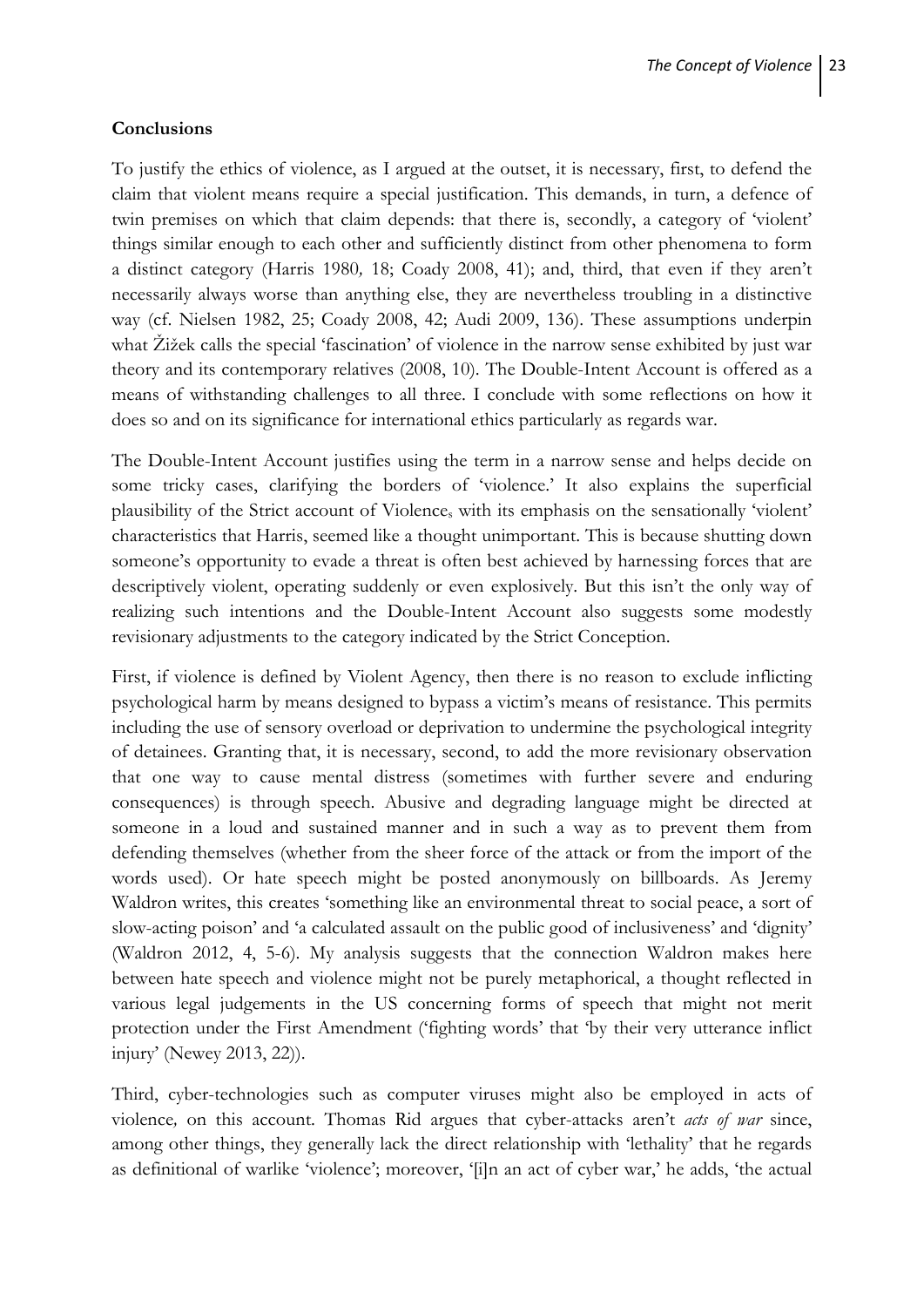use of force is likely to be a far more complex and mediated sequence of causes and consequences that ultimately result in violence and casualties' (Rid 2012, 9). But cyber-attacks can exhibit the necessary features of Violencei. Rid's hypothetical 'logic-bombs' that cause train crashes, electricity black-outs, and the collapse of air traffic systems, clearly aim at *destructive harm* while evading or incapacitating the fire-walls and other defences set up to resist them (Rid 2012, 9). It is therefore possible to classify at least some such attacks not only as precipitators of violence but as *acts of violence themselves* on the Double-Intent Account.

As regards war, whereas Violence; seeks to achieve and harness a relationship of domination in order to inflict injury, as I suggested in the last part of section 3, *war* in a Clausewitzian sense inflicts Violent<sub>i</sub> injury as a means of establishing dominance. This is secured once a belligerent achieves strategic superiority such that their ability to inflict further Violencei exceeds that of their opponent to such a degree that they accede to less damaging demands (see Rid 2012, 8). As Clausewitz writes,

Force – that is, physical force […] – is […] the *means* of war; to impose our will on the enemy is its *object.* To secure that object we must render the enemy powerless; and that, in theory, is the true aim of warfare (1993, 83; cf. Scarry 1985, 77; cf. ibid. 79 on Kecskemeti and, for a contrasting account, Stone 2013, 104-6).

Some wars aim as a whole purely at remedying or preventing harm. But if victors seek *dominance* in order to *harm* the defeated, then their *war* as a whole might itself constitute an *act of violence*. Whether it does depends on whether it aims at a *destructive* harm to the enemy as opposed to an *appropriative* one. However, the distinction between *wars* that are also *acts of Violencei* writ large and those that aren't doesn't necessarily correlate with the distinction between *just* and *unjust* wars. The attempt to deteriorate an enemy's capacity to harm civilians might constitute both a *destructive harm* and a *just cause.* Likewise, wars aiming at the wrongful acquisition of territory or resources intend *appropriative harm* but are nonetheless *unjust.*

On the account I offer, the presence of Violent Agency explains why Violence, is not only distinctive but also distinctly troubling. Its 'fearful associations' (Harris 1980, 21) arise from the way Violence<sub>i</sub> is designed to elude defensive or evasive measures whereas other kinds of agency (and structures) have only a contingent (if, perhaps, frequent) relationship with harm. This in turn clarifies, second, why it is peculiarly hard to justify employing Violence; and why it requires special attention in ethics: it is harder to justify threatening a given degree of harm through Violencei than in other ways because Violent Agency will itself increase the probability that the harm will occur to the fullest possible extent. As a causal factor, it thus makes things worse, all else being equal. But more than this, we can also say that even if we hold the actual harms resulting to be equal between two different acts, one by a Violenti Agent and one by an agent of another sort (reckless or negligent, for instance), then the former will usually bear a greater degree of moral responsibility and, in case of wrongful harming, be the more culpable. Judgements about the presence of Violent Agency thus issue *in* and not *from* judgments about culpability. As a general rule, consequently, the more alike to a case of Violence<sub>i</sub> an action (or inaction) causing wrongful harm is, the more likely it is  $-$  all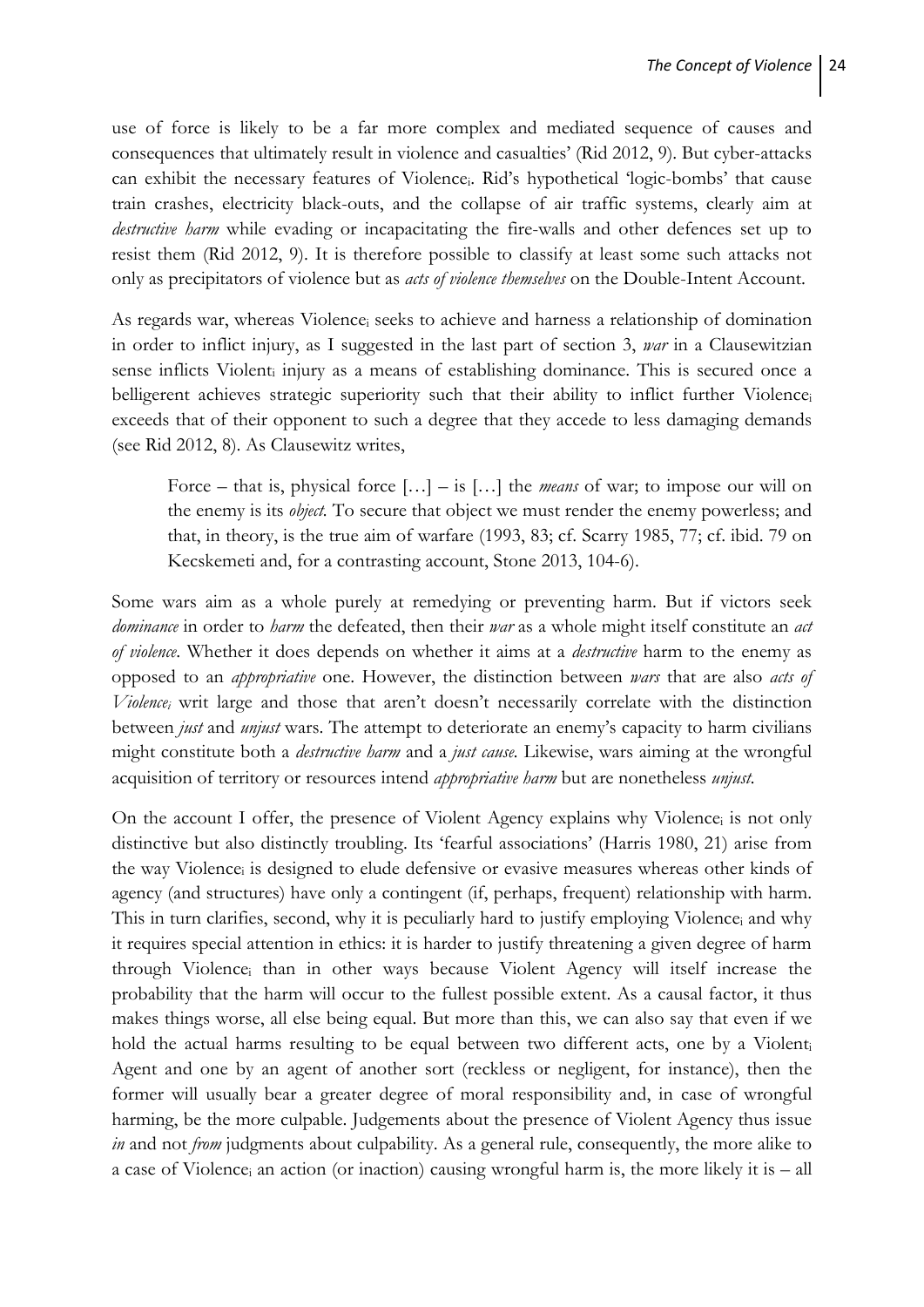else being equal – that we will condemn it, the more forcefully we will do so, and the harder it would be to justify resorting to it.

The idea of Violent Agency therefore also helps explain why successfully redescribing an act as unjustified 'violence' can have the permissive effect illustrated by Žižek and the RAF in section 2 and why there is such a close association in just war theory between just cause and prior or threatened 'armed kinetic attack' (Fabre 2012, 108-10). Žižek's move harnesses a tendentiousness seemingly inherent in the word 'violence' as commonly used. If 'institutional injustices' come to be redefined as 'forms of violence,' Steven Lee writes, 'this would be relevant to determining whether a violent response on the part of those who are being treated unjustly is justifiable, as, under common moral notions, the violence of aggression can sometimes justify the violence of defense' (1996, 68; also, van der Linden 2012). The association between violent threats and justified counter-violence is also implicit in Cécile Fabre's analysis of justified 'subsistence' wars. To make her case, she has to defeat just war theory's implicit commitment to a paradigm case of 'defensive' force defined by the prior threat of 'an armed, kinetic, attack' (2012, 108-110, 118). The reason suggested by the account of violence I offer is that, by definition, actions involving Violent Agency are those designed to exclude means of defence. The more successful the act of violence, therefore, the narrower the range of options it leaves its target. If Violenti acts thereby eliminate the chance to use things like blocking, parrying, negotiating or escaping, then it is likely that in many cases they leave victims with only Violencei itself as their remaining means of defence. It would therefore be unsurprising if Violencei often generated the conditions of necessity and proportionality that justify Violent<sub>i</sub> defence (cf. Coady 2008, 42).

This won't, of course, exclude the possibility that human harming not arising from Violent Agency could sometimes justify Violenti defence. Accommodating this possibility doesn't, however, require a redefinition of the concept: 'there are other evils in the world than violence,' as Norman Geras writes, but, 'to argue that (some) violence is justified in a struggle against them, one has no need to extend its core meaning […] to embrace them all' (1989, 187-8). Instead, clarifying the role of Violent Agency in Violencei helps specify the conditions in which non-Violenti anthropogenic threats could justify armed resistance, potentially including international war.

In a nutshell, the closer a form of harm-threatening agency is to Violence; in its effects or intentional structure, the more likely it is to constitute *prima facie* just cause for a Violenti defence. To illustrate, consider a hypothetical case of the sort discussed in recent just war debates about resource wars:

DROUGHT: State A causes drought in neighbouring state B by diverting a river traversing their territory. A's aim is to improve agriculture within its own borders; the drought is incidental, a foreseeable but unintended consequence of A's policy, albeit one that causes a large number of fatalities.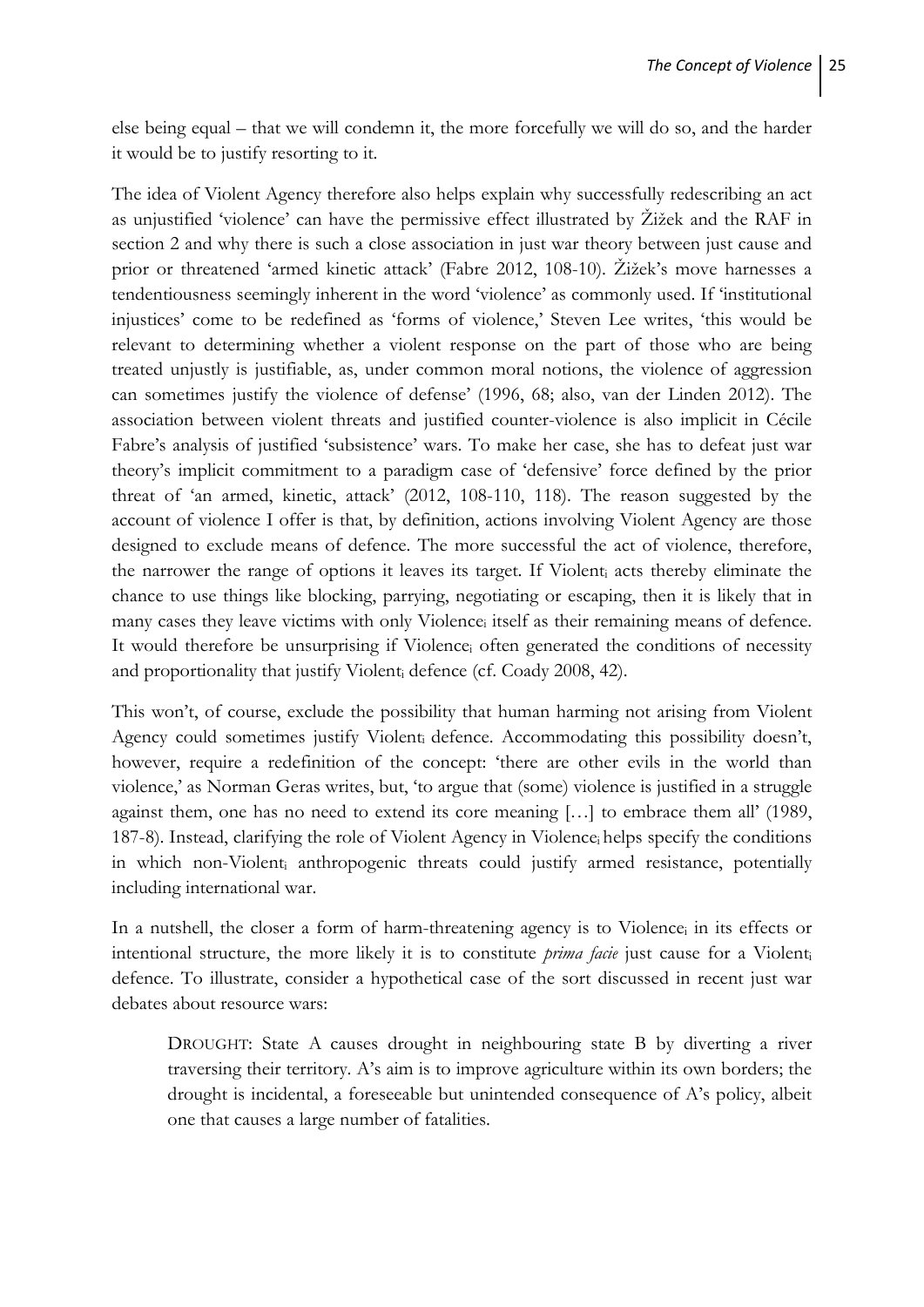State A's action is not an act of Violence; strictly speaking, but it might justify force if there were no other means to avert fatalities (as Fabre argues (2012, chap. 3)). This is because of the closeness of the case to a true instance of Violencei: at some point, let's assume, if diplomatic efforts fail, then State B will have exhausted all other means of evading drought and its consequences. Its predicament will then be little different from that of a victim of Violencei as it faces a now imminent threat of harms commensurable with those associated with 'armed, kinetic, attack' and with a rapidly narrowing response window. Not only are the *effects* close to those associated with Violence<sub>i</sub> but so too is State A's leaders' form of agency. The fact that they created a situation in which State B faced the threat of severe harm and a narrowed response window *knowingly* is part of what makes it plausible to think some individuals in State A might be liable to defensive harm even if it wasn't precisely *intended*  either as an end or the means of achieving their aims (cf. Gargarella 2007, 371 and Fabre 2012, chap. 3). But even while the Double-Intent Account leaves such possibilities for justifying armed resistance open, it also maintains our ability to demarcate crucial differences between those cases that *are* tantamount to Violencei and the many others that aren't by upholding and clarifying a narrow understanding of the concept.

Finally, the Double-Intent Account harmonizes with the Doctrine of Double Effect (DDE), which accounts in just war theory for the idea of collateral damage and the circumstances in which foreseeable harms to non-combatants might be permissible in war. But it also suggests a further refinement. On the Doctrine's usual interpretation, non-combatants are immune from *intentional* but not proportionate *foreseeable* harm*.* Michael Walzer adds a further refinement that merely *not intending* harm is insufficient; double effects are permissible only when soldiers *minimize* foreseeable harm by choosing alternatives that maximally respect noncombatant immunity. They therefore must pursue a '*double intention*' different from the one defining Violencei: ensuring that both [i] 'the "good" be achieved' (the legitimate military objective) *and* [ii] 'that the foreseeable evil be reduced as far as possible' (1977, 155). But if military Violencei itself seeks to realize *two* intentions, as the Double-Intent Account maintains, then just war theory ought to recognize that non-combatants can suffer two types of collateral consequence and demand that combatants do their utmost to minimize *both*. Where they must attack a military target but (proportionate) side-effects are unavoidable, therefore, Violent Agents ought to pursue a *triple* intent that inverts the agential structure of Violencei, viz. [i] to secure the good (the military target) while minimizing civilian casualties by [ii.a] choosing those means of attack that cause the fewest side-effect harms while (additionally) [ii.b] help non-combatants avoid it by sparing defences or offering escape*.*

This refinement helps make sense of what Walzer takes to be a 'commonly accepted' principle, 'that soldiers are under an obligation to help civilians leave the scene of a battle' (1977, 168-70). Both of the *intentions* that I argue are characteristic of Violencei affect civilians collaterally but minimizing their effects might not demand precisely the same measures. For example, where soldiers encircle their enemies in order to maximise their vulnerability to destructive harms, Walzer's idea of *double intent* might demand choosing ground attack rather than relying on an airstrike that risked higher levels of collateral harm to civilians (1977, 154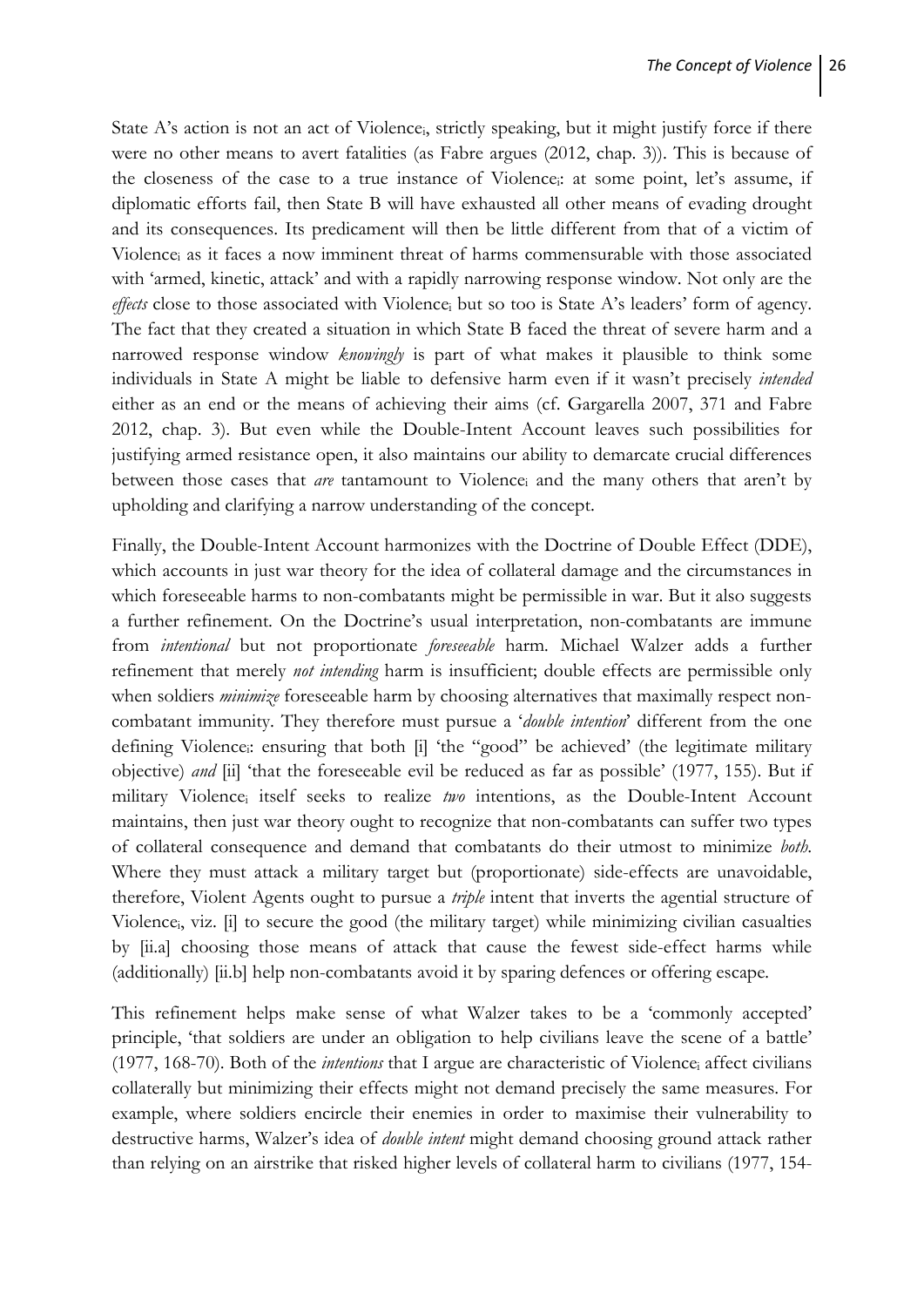6). But even then, it could still leave civilians exposed by the attempt to eliminate the means of defence and escape available to enemy soldiers as they remained trapped in the circle. What the theory of Violent Agency points towards, here, is the wider duty born by combatants to diminish side-effect *harms* yet further by reducing collateral *vulnerabilities* where possible which they may do by protecting safe zones and establishing corridors through which non-combatants can escape the fighting.

**REFERENCES** 

Arendt, H (1958) *The Human Condition.* Chicago: University of Chicago Press.

- (1970) *On Violence.* New York: Harcourt.
- (2006) *On Revolution.* New York: Penguin.
- Audi, R (2009) 'On the Meaning and Justification of Violence.' In: Bufacchi, V (ed) (2009).
- Bellamy, A (2006) *Just Wars, from Cicero to Iraq.* Cambridge: Polity Press.

Booth, K (2007) *A Theory of World Security.* Cambridge: Cambridge University Press.

Buchanan, A (2013) 'The Ethics of Revolution and its Implications for the Ethics of Intervention,' *Philosophy and Public Affairs,* 41(4): 291-323.

Bufacchi, V (2005) 'Two Concepts of Violence,' *Political Studies Review,* 3: 193-204.

(2007) *Violence and Social Justice.* Basingstoke: Palgrave.

(ed.) (2009) *Violence: a Philosophical Anthology.* Basingstoke: Palgrave Macmillan.

- Cavarero, A (2009) *Horrorism: Naming Contemporary Violence.* New York: Columbia University Press.
- Clausewitz, C von (1993) *On War,* ed. Michael Howard, Peter Paret and Bernard Brodie. New York: Alfred A. Knopf.
- Clark, I (2013) *The Vulnerable in International Society.* Oxford: Oxford University Press.
- (2015) *Waging War: a New Philosophical Introduction.* Second Edition. Oxford: Oxford University Press.

Coady, CAJ (2008) *Morality and Political Violence.* Cambridge: Cambridge University Press.

Coker, C (2004) *The Future of War: the Re-enchantment of War in the Twenty-First Century.* Oxford: Blackwell.

(2008) *Ethics and War in the Twenty-First Century.* Abingdon: Routledge.

- (2015) *Future Wars.* Cambridge: Polity Press.
- De Haan, W (2008) 'Violence as an Essentially Contested Concept'. In: Body-Gendrot, S and Spierenburg, P (eds) *Violence in Europe: Historical and Contemporary Perspectives,* New York: Springer.
- Deudney, D (2007) *Bounding Power: Republican Security Theory from the Polis to the Global Village,*  Princeton NJ: Princeton University Press.
- Fabre, C (2012) *Cosmopolitan War*. Oxford: Oxford University Press.
- Fanon, F (1980) *The Wretched of the Earth,* tr. Constance Farrington. Harmondsworth: Penguin.
- Feinberg, J (1984) *Harm to Others: the Moral Limits of the Criminal Law*. New York: Oxford University Press.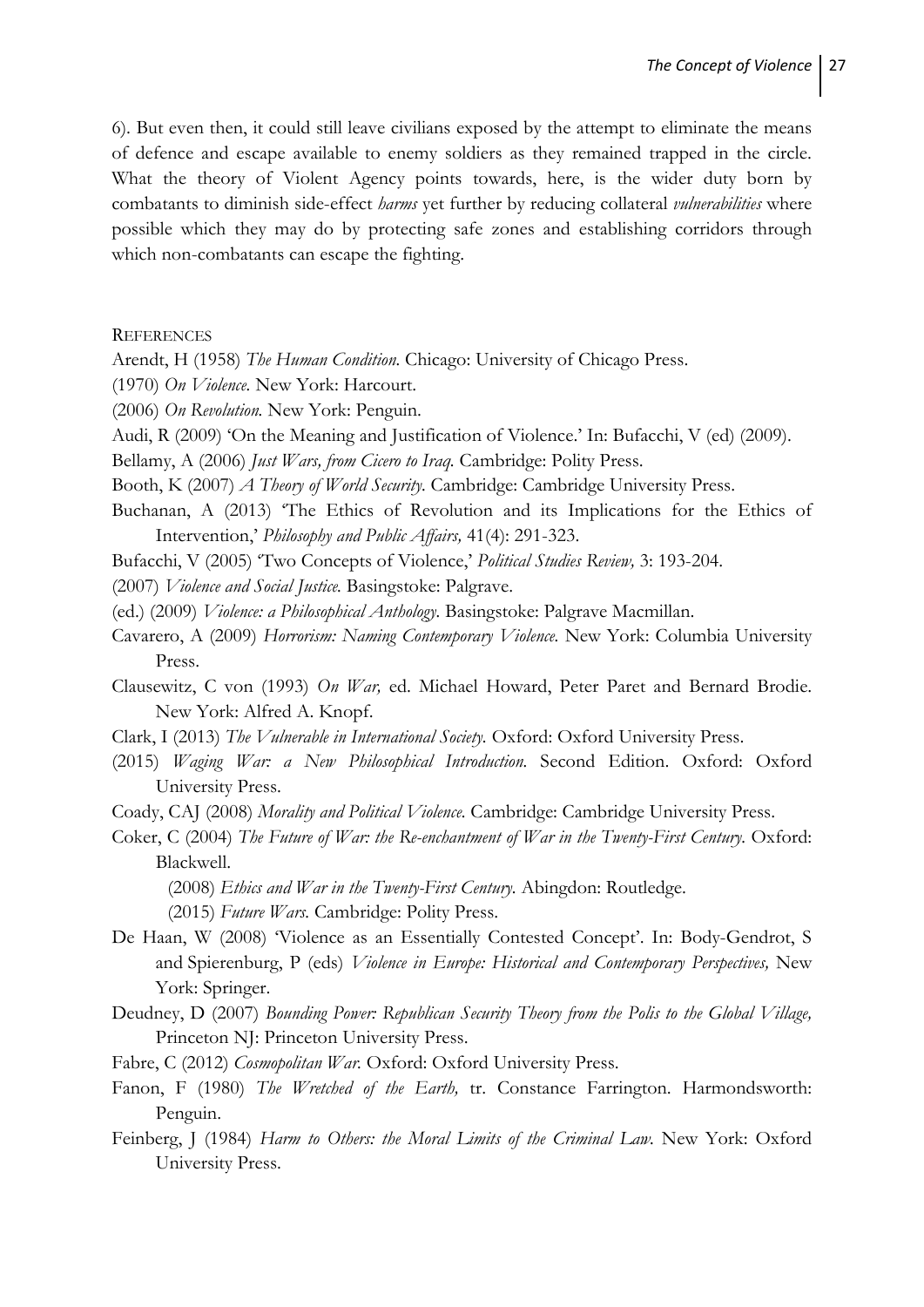Fiala, A (2007) *The Just War Myth: the Moral Illusions of War.* Lanham: Rowman & Littlefield.

Finlay, C (2009) 'How to do things with the word "terrorist",' *Review of International Studies,*  35.4: 751-74.

(2015) *Terrorism and the Right to Resist: a Theory of Just Revolutionary War.* Cambridge: Cambridge University Press.

- Galtung, J (1969) 'Violence, Peace and Peace Research,' *Journal of Peace Research,* 6(3): 167-91.
- Gargarella, R (2007) 'The Right of Resistance in Situations of Severe Deprivation.' In: Pogge, T (ed.) *Freedom From Poverty as a Human Right.* Oxford: Oxford University Press.
- Garver, N (2009) 'What Violence Is.' In: Bufacchi, V (ed.) (2009)
- Geras, N (1989) 'Our Morals: the Ethics of Revolution,' *The Socialist Register,* 25: 185-211.
- Gross, M. L. (2010) *Moral Dilemmas of Modern War: Torture, Assassination, and Blackmail in an Age of Asymmetric Conflict.* New York: Cambridge University Press.
- (2015) *The Ethics of Insurgency: a Critical Guide to Just Guerrilla Warfare.* New York: Cambridge University Press.
- Hardt, M and Negri, A (2009) *Commonwealth.* Cambridge, MA: Harvard University Press.
- Harris, J (1980) *Violence and Responsibility.* London: Routledge & Kegan Paul.
- Holmes, R (1992) *On War and Morality.* Princeton: Princeton University Press.
- Honderich, T (2003) *Terrorism for Humanity: Inquiries in Political Philosophy.* London: Pluto Press.
- Jacquette, D (2013) 'Violence as Intentionally Inflicting Forceful Harm,' *Revue Internationale de Philosophie,* 67: 293-322.
- Jones, A (2010) 'Genocide and Mass Violence.' In: Shepherd, L (ed) *Gender Matters in Global Politics: A Feminist Introduction to International Relations. Abingdon: Routledge.*
- Kochi, T (2009) *The Other's War: Recognition and the Violence of Ethics.* Abingdon: Birkbeck Law Press.
- Kraut, R (2002) *Aristotle: Political Philosophy.* Oxford: Oxford University Press.
- Lavi, S (2006) 'The Use of Force Beyond the Liberal Imagination: Terror and Empire in Palestine, 1947,' *Theoretical Inquiries in Law,* 7(1): 198-228.
- Lee, S (1996) 'Poverty and Violence,' *Social Theory and Practice,* 22(1): 67-82.
- Linklater, A (2011) *The Problem of Harm in World Politics: Theoretical Investigations.* Cambridge: Cambridge University Press.
- Lippert-Rasmussen, K (2013) 'Global Injustice and Redistributive Wars,' *Law, Ethics and Philosophy,* 1: 65-86.
- Locke, J (1988) *Two Treatises of Govenrment,* ed. P Laslett. Cambridge: Cambridge University Press.
- Lovett, F (2010) *A General Theory of Domination and Justice*. Oxford: Oxford University Press.
- Luban, D (1980) 'Just War and Human Rights,' *Philosophy and Public Affairs,* 9(2): 160-81.
- Madden Dempsey, M (2006) 'What Counts as Domestic Violence? A Conceptual Analysis,' *William and Mary Journal of Women and the Law,* 12(2): 301-33.
- Mandela, N (2002) *No Easy Walk to Freedom,* London: Penguin.
- Mbembe, A (2003) 'Necropolitics,' *Public Culture,* 15(1): 11-40.
- McMahan, J (2009) *Killing in War.* Oxford: Clarendon Press.
- Monk, R (1991) *Wittgenstein: the Duty of Genius.* London: Vintage.
- Newey, G (2013) 'Unlike a Scotch Egg,' *London Review of Books,* 5 December.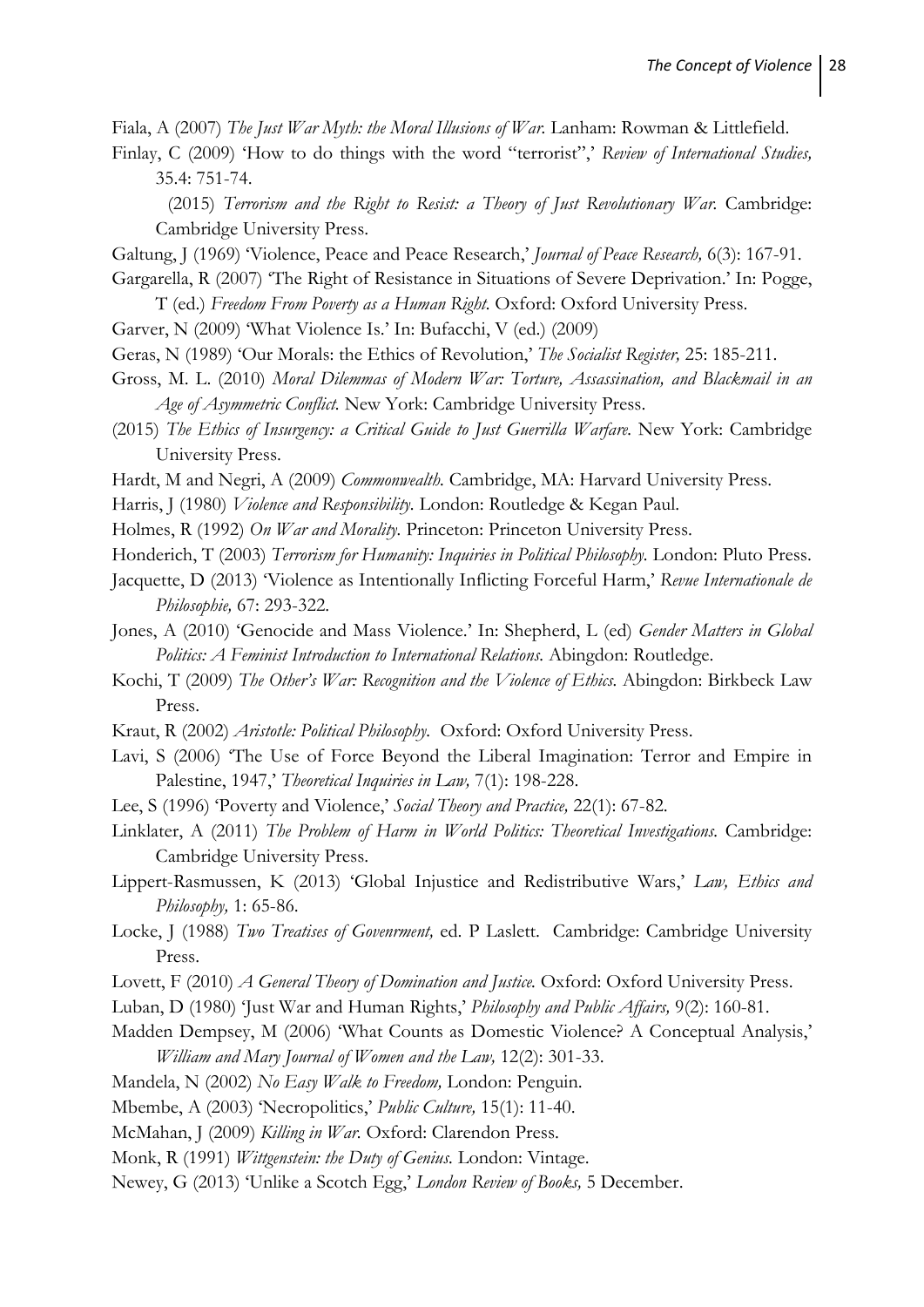- Nielsen, K (1982) 'Political Violence and Ideological Mystification,' *Journal of Social Philosophy*  13(2): 25-33.
- O'Callaghan, R (2013) 'Secular Theology and Noble Sacrifice: the Ethics of Michael Walzer's Just War Theory,' *Review of International Studies,* 39: 361-83.
- Perry, C (1970) 'Violence Visible and Invisible,' *Ethics,* 81(1): 1-21.
- Pettit, P (1997) Republicanism: a Theory of Freedom and Government. Oxford: Oxford University Press.
- Pogge, T (2013) 'Poverty and Violence,' *Law, Ethics and Philosophy,* 1: 87-111.
- Rengger, N (2013) *Just War and the International Order: the Uncivil Condition in World Politics.*  Cambridge: Cambridge University Press.
- Rid, T (2012) 'Cyber War Will Not Take Place,' *Journal of Strategic Studies,* 35.1: 5-32.
- Rodin, D (2002) *War and Self-Defense.* Oxford: Oxford University Press.
- Salmi, J (2009) 'The Different Categories of Violence,' In: Bufacchi, V (ed.) (2009).
- Sample, I (2013) 'Sarin: the deadly history of the nerve agent used in Syria,' *The Guardian,*  Thursday 17 September.
- Schnabel, A (2008) 'The Human Security Approach to Direct and Structural Violence,' Appendix 2 in *The SIPRI Yearbook 2008: Armaments, Disarmament, and International Security.* New York: Oxford University Press.
- Skinner, Q (2002) *Visions of Politics 1: Regarding Method.* Cambridge: Cambridge University Press.
- Slomp G (2006) 'Carl Schmitt's Five Arguments against Just War,' *Cambridge Review of International Affairs,* 19(3): 435-47.
- Stone, J (2007) 'Technology and War: a Trinitarian Analysis,' *Defense and Security Analysis,* 23: 27-40.
- (2013) 'Cyber War *Will* Take Place!' *Journal of Strategic Studies,* 36.1: 101-8.
- Statman, D (2008) 'On the Success Condition for Legitimate Self-Defence,' *Ethics,* 118: 659- 86.
- Tickner, J. A. (1992) *Gender in International Relations: Feminist Perspectives on Achieving Global Security.* New York: Columbia University Press.
- True, J (2012) *The Political Economy of Violence Against Women.* Oxford: Oxford University Press.
- Van der Linden, H (2012) 'On the Violence of Systemic Violence: a Critique of Slavoj Žižek,' *Radical Philosophy Review,* 15: 33-51.
- Varon, J (2004) *Bringing the War Home: The Weather Underground, the Red Army Faction, and Revolutionary Violence in the Sixties and Seventies.* Berkeley, CA: University of California Press.
- Waldron, J (2012) *The Harm in Hate Speech.* Cambridge MA: Harvard University Press.
- Walzer, M (1977) *Just and Unjust Wars: a Moral Argument with Historical Illustrations.* New York: Basic Books.
- Weizman, E (2012) *The Least of All Possible Evils: Humanitarian Violence from Arendt to Gaza.*  London: Verso.
- Williams, H (2012) *Kant and the End of War: a Critique of Just War Theory.* Basingstoke: Palgrave Macmillan.